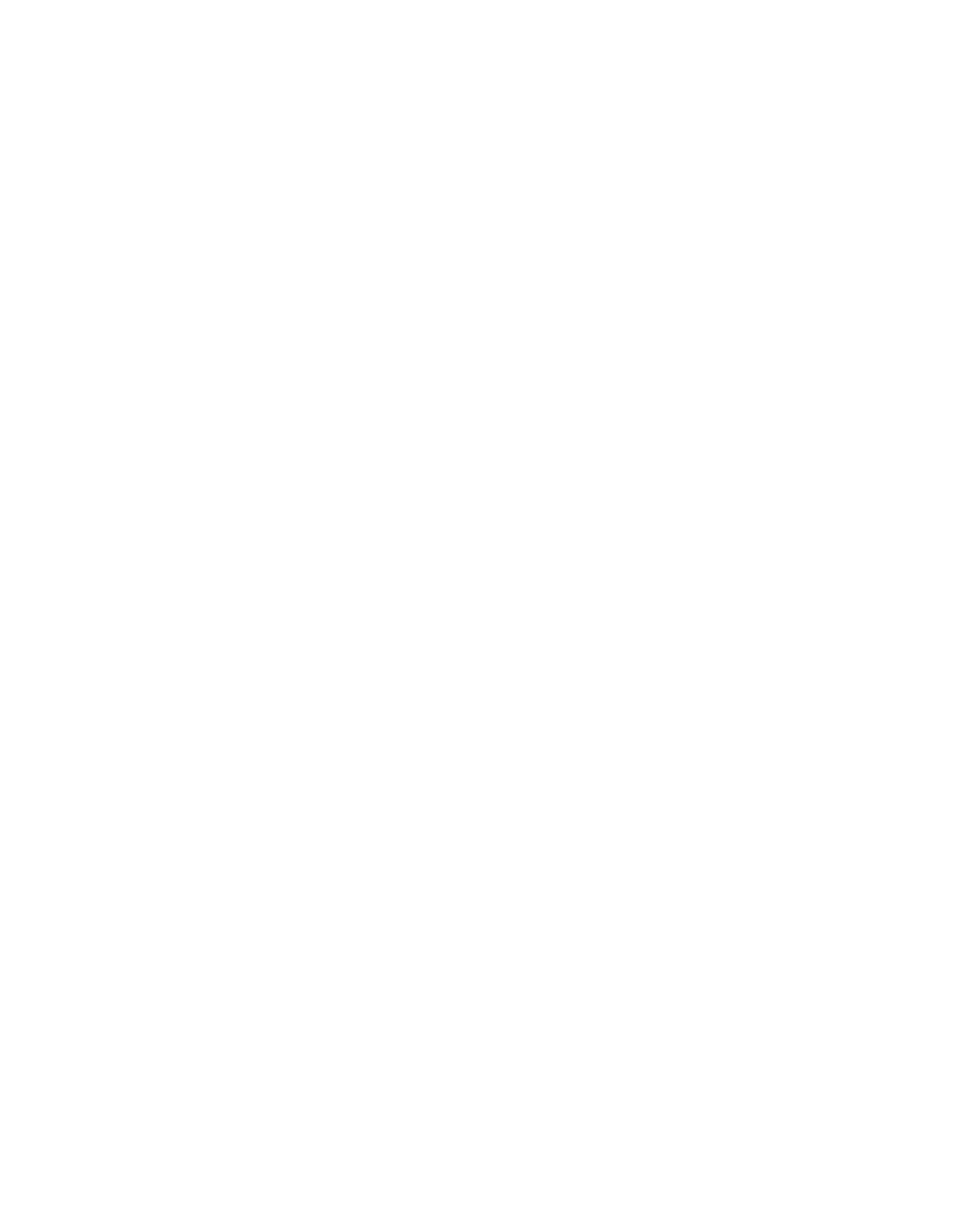# CRYSTAL PACKING

Angelo Gavezzotti $^a$  and Howard Flack $^b$ 

<sup>a</sup> Dipartimento di Chimica Strutturale e Stereochimica Inorganica, Università di Milano, Milan, Italy, and <sup>b</sup> Laboratoire de Cristallographie, Université de Genève, Geneva, Switzerland

# 1 Introduction

We all know by everyday experience that matter has many different states of aggregation. Chemists also know that matter is made of atoms, ions and molecules, and that the macroscopic properties of any object depend on the size, shape and energies of these microscopic constituents.

One mole of gaseous substance occupies about 24 litres at room temperature, while the volume of the same amount of substance in the liquid or solid state is a few tens to a few hundred millilitres. It follows that the molecules<sup>[1](#page-2-0)</sup> are much, much closer to each other in a liquid and a solid than in a gas. An easy calculation shows that in condensed phases the average volume per molecule is about one and a half times the volume of the molecule itself. Molecules are tightly packed in space, and therefore the compressibility of condensed media is very small. You can sit on a rock simply because its atoms and molecules are so close to each other that they cannot give way under external pressure.

A gas will diffuse very quickly out of an open bottle, while a solid can usually be left in the open air almost indefinitely without apparent change in size and shape (there are exceptions, like mothballs). Besides repelling each other at short distances, molecules in a solid are reluctant to leave their neighbours; this means that some sort of attraction is holding them together. Temperature has a much more dramatic effect on all this than pressure: ordinary liquids boil when heated mildly, and even solid rock melts and vaporizes in volcanic depths.

<span id="page-2-0"></span><sup>&</sup>lt;sup>1</sup>From now on, the term *molecule* denotes a molecule proper, or any other chemical entity also recognizable in the gas phase (a helium atom, an Na<sup>+</sup> or  $SO_4^{2-}$  ion, an Fe<sub>2</sub>(CO)<sub>9</sub> complex). In general, it can be said that a molecule is a distinguishable entity when the forces acting within it are much stronger than the forces acting on it in the crystal. Difficulties arise with infinite strings or layers; diamond and NaCl crystals are examples of three-dimensionally infinite systems where the term *molecule* is meaningless. Also, whenever organic compounds are mentioned in the text, one should read *organic and organometallic* compounds.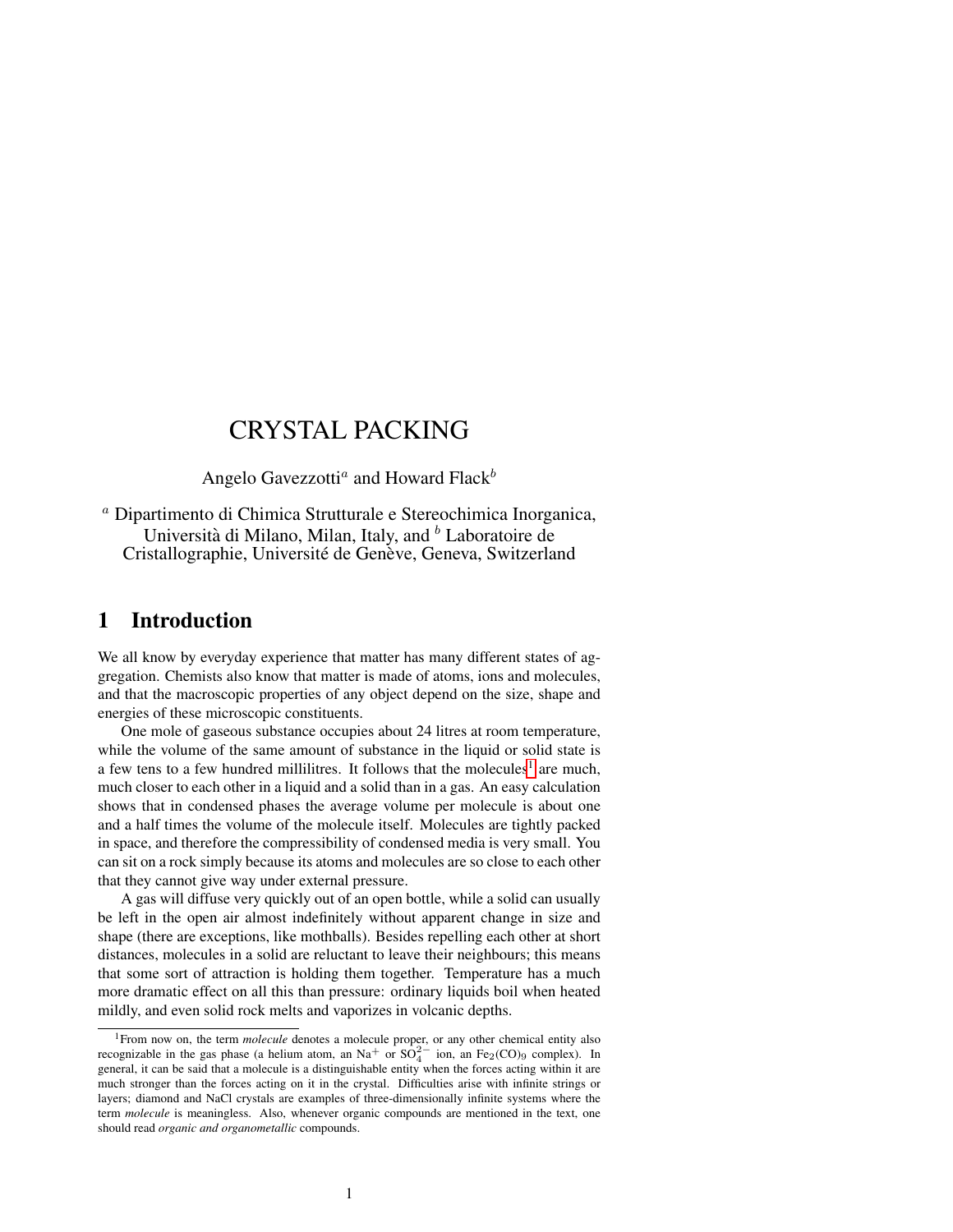Through simple reasoning on elementary evidence, we are led to the following conclusions: upon cooling or with increasing pressure, molecules stick together and form liquid and solid bodies, in which the distance between them is of the same order of magnitude as the molecular dimensions; and an increasing repulsion arises if they are forced into closer contact. The reverse occurs upon heating or lowering the external pressure.

While a layman may be more than satisfied at this point, a scientist must ask him- or herself at least two further questions: (1) What is the nature and magnitude of the forces holding molecules together? (2) What is the geometrical arrangement of molecules at close contact? Restricting the scope, as we do in this pamphlet, to crystalline solids, these questions define the subject of crystal packing. Since crystals are endowed with the beautiful gift of order and symmetry, the spatial part (2) is not trivial. Packing forces and crystal symmetry determine the chemical and physical properties of crystalline materials.

### 2 Thermodynamics and kinetics

Now put yourself in the place of a molecule within a pure and perfect crystal, being heated by an external source. At some sharply defined temperature, a bell rings, you must leave your neighbours, and the complicated architecture of the crystal collapses to that of a liquid. Textbook thermodynamics says that melting occurs because the entropy gain in your system by spatial randomization of the molecules has overcome the enthalpy loss due to breaking the crystal packing forces:

> $T[S(liquid) - S(solid)] > H(liquid) - H(solid)$  $G(liquid) < G(solid)$

This rule suffers no exceptions when the temperature is rising. By the same token, on cooling the melt, at the very same temperature the bell should ring again, and molecules should click back into the very same crystalline form. The entropy decrease due to the ordering of molecules within the system is overcompensated by the thermal randomization of the surroundings, due to the release of the heat of fusion; the entropy of the universe increases.

But liquids that behave in this way on cooling are the exception rather than the rule; in spite of the second principle of thermodynamics, crystallization usually occurs at lower temperatures (supercooling). This can only mean that a crystal is more easily destroyed than it is formed. Similarly, it is usually much easier to dissolve a perfect crystal in a solvent than to grow again a good crystal from the resulting solution. The nucleation and growth of a crystal are under kinetic, rather than thermodynamic, control.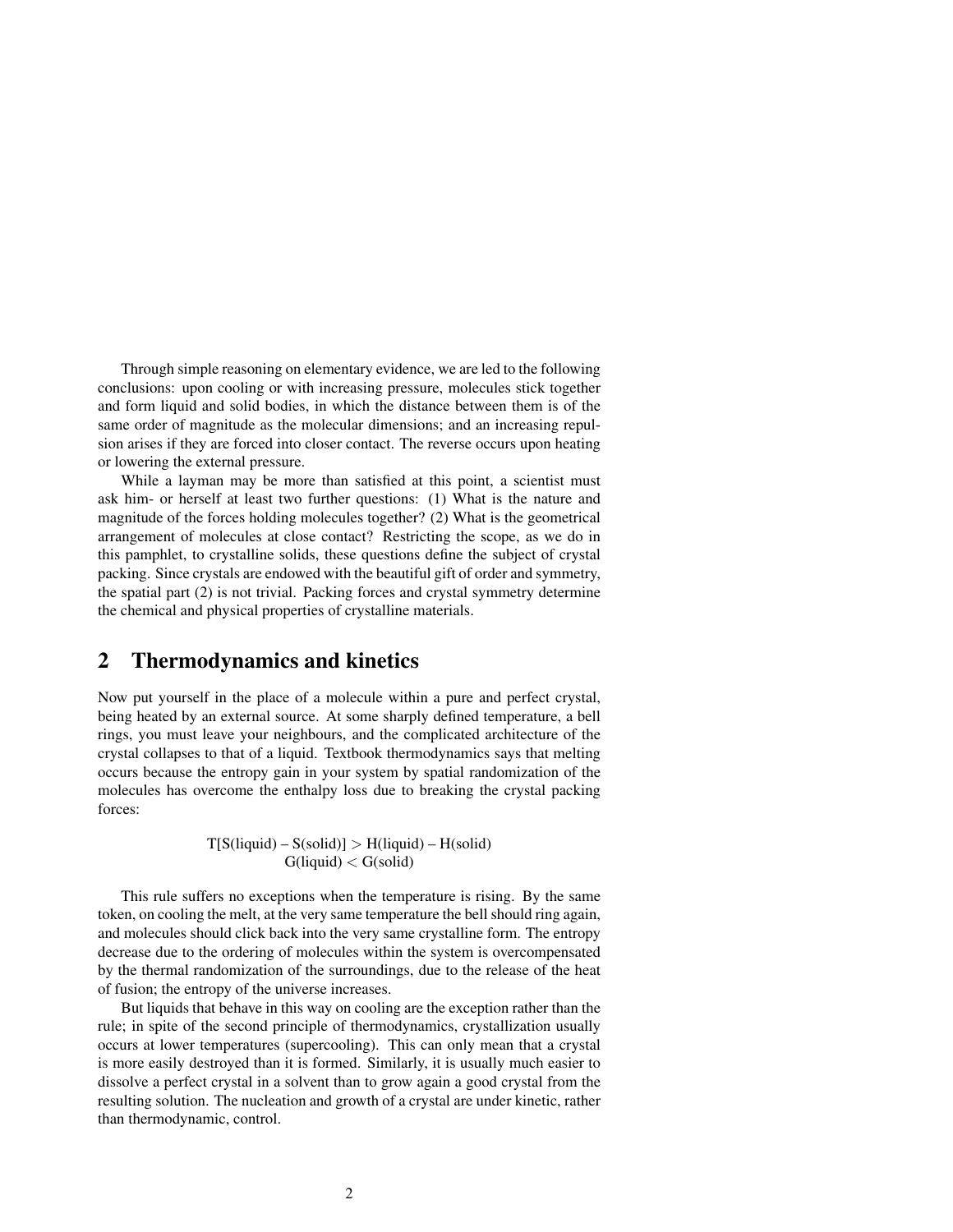# 3 Forces

A molecule consists of a collection of positively charged atomic nuclei surrounded by an electron cloud. Even if the molecule has no net charge, such an object can hardly be considered as electrically neutral. Its electrostatic potential is a superposition of the fields of all nuclei and electrons. An approaching charge can alter, by its own electrostatic field, the electron distribution in a molecule; this phenomenon is called polarization.

The attractive forces holding molecules together are a consequence of molecular electrostatic potentials. For purely ionic crystals, one can just use Coulomb's law with integer charges; for organic molecules, it takes a more complicated expression, involving an integration over continuous electron densities. Alternatively, the charge distribution can be represented by a series expansion using multipoles, and the interaction energy can be calculated as a function of multipole moments.

Different atoms have different electronegativities. Larger charge separations within the molecule  $-$  in the jargon of the trade, more polar molecules  $-$  build up stronger intermolecular forces. Ionic crystals are very hard and stable, while naphthalene or camphor (two common ingredients of mothballs) sublime rather easily. These non-polar hydrocarbon molecules must rely on mutual polarization to produce attraction; the resulting forces are feeble, and are called dispersion or van der Waals' forces; they are usually described by empirical formulae. In this way, even argon manages to form a solid at very low temperature.

Ubiquitous in crystals is the hydrogen bond, a polar interaction which is the most effective means of recognition and attraction between molecules; so effective, that molecules with donor and acceptor groups form hydrogen bonds without exception. There is no case (at least, to the authors' knowledge) where a molecule that can form hydrogen bonds does not do so in the crystal.

The repulsion at short intermolecular distance arises from a quantum mechanical effect. According to Pauli's principle, electrons with the same quantum numbers, no matter if belonging to different molecules, cannot occupy the same region of space. Thus, Pauli 'forces' – although they are not forces in the sense of Newtonian mechanics – steer electrons to mutual avoidance, and the total energy of the electron system rises if paired electrons are pulled together.

Table 1 collects the simple potentials mentioned so far. Direct but non-specific measures of the strength of crystal forces are the melting temperature and the sublimation enthalpy.

# 4 Crystal symmetry

Intermolecular attraction brings molecules together, but there is *a priori* no implication of order and symmetry. Glasses, in which molecules are oriented at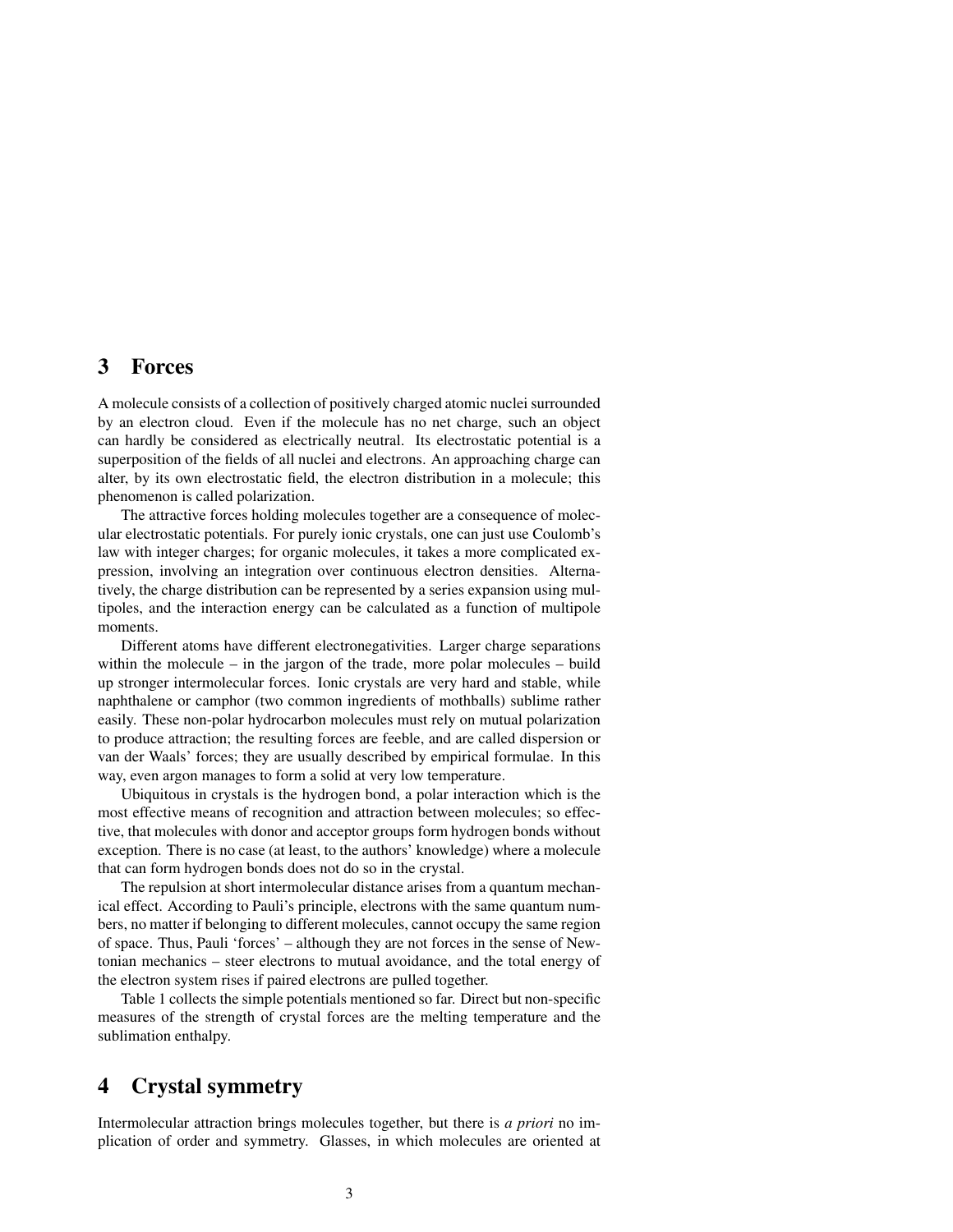Electrostatic *i.e.* ions or point charges;  $q_i$ ,  $q_j$  are the charges and  $R_{ij}$  is the distance between the two:

$$
E=\sum_{i,j}(q_iq_j)/R_{ij}.
$$

Electrostatic (molecules A and B with electron distributions  $\sigma_A$  and  $\sigma_B$ ):

$$
E=\iint \sigma_A(\mathbf{r}_1)\sigma_B(\mathbf{r}_2)|\mathbf{r}_2-\mathbf{r}_1|^{-1}d\mathbf{r}_1d\mathbf{r}_2.
$$

Dispersion-repulsion  $(A, B, C, D, m, \ldots, Q$  are empirical parameters;  $R_{ij}$  is the distance between two sites – usually, atomic nuclei – on different molecules):

$$
E = \sum_{i,j} A \exp(-BR_{ij}) - CR_{ij}^{-6} + DR_{ij}^{-m} + \cdots + QR_{ij}^{-1}.
$$

Hydrogen bond: empirical potentials involving local charges, local dipoles, *etc.* (there is a variety of approaches in the literature).

random, are sometimes as stable as crystals, in which molecules are arranged in an ordered fashion. The ordering of irregularly shaped, electrically charged molecules does however imply anisotropy; for mechanical properties, it results in preferential cleavage planes, while the consequences of optical, electrical and magnetic anisotropy lead to a variety of technological applications of crystalline materials. But what is the link between order, symmetry and crystal stability?

Crystal symmetry[2](#page-5-0) has two facets. On one side, in a milestone mathematical development, it was demonstrated that the possible arrangements of symmetry operations (inversion through a point, rotation, mirror reflection, translation, *etc.*) give rise to no less and no more than 230 independent three-dimensional space groups. After the advent of X-ray crystallography, space-group symmetry was determined from the systematic absences in diffraction patterns and used to help in the calculation of structure factors and electron-density syntheses.

The other side of crystal symmetry has to do with the crystal structure, as resulting from mutual recognition of molecules to form a stable solid. This is a fascinating and essentially chemical subject, which requires an evaluation and a comparison of the attractive forces at work in the crystal. Space-group symmetry is needed here to construct a geometrical model of the crystal packing, and it comes into play in judging relative stabilities.

It should be clear that the necessary arrangements of symmetry operations

<span id="page-5-0"></span><sup>&</sup>lt;sup>2</sup>The term *crystal symmetry* refers to microscopic relationships between molecules or parts of molecules, and not to macroscopic morphology.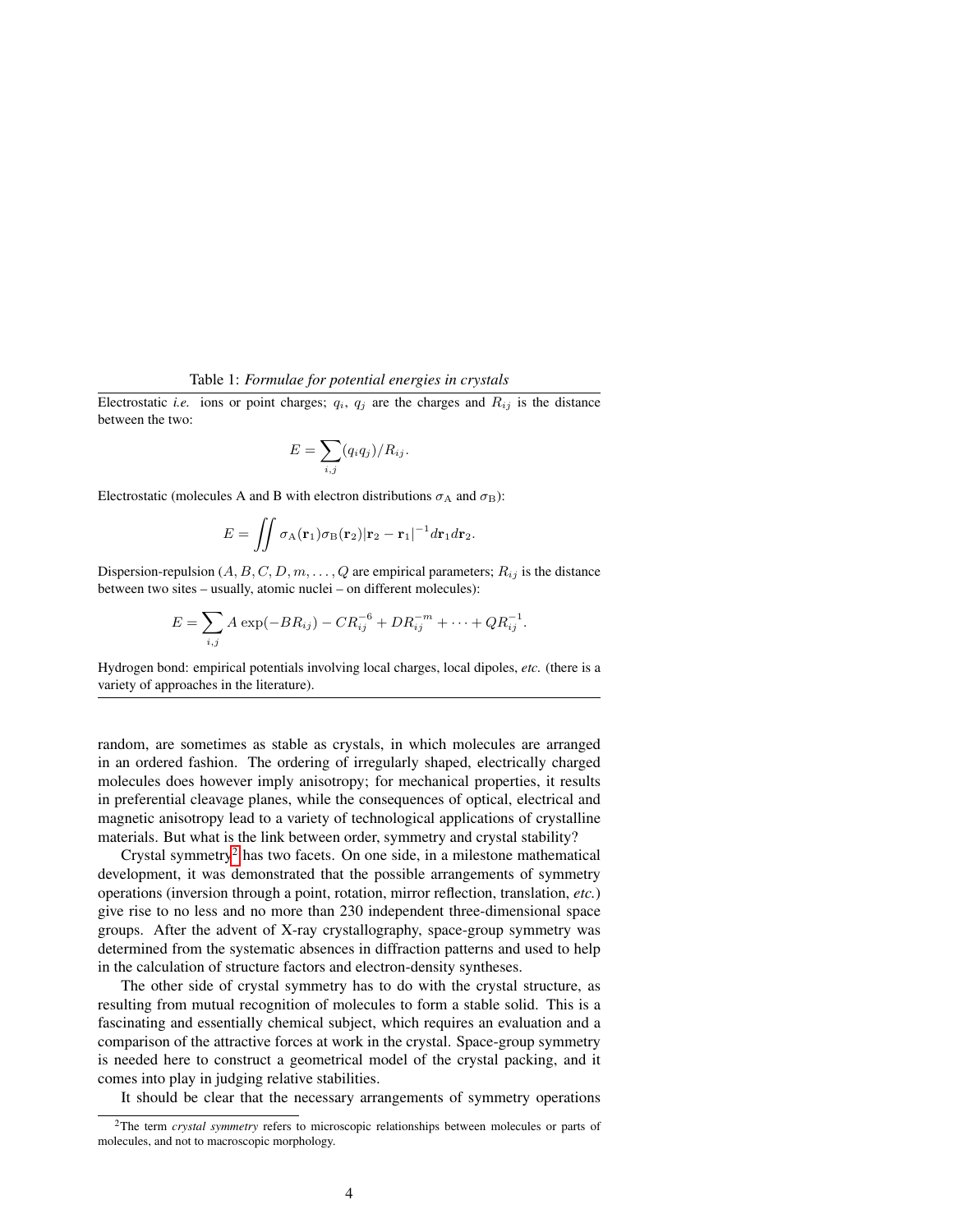| Rank | Group             | No. of   | Molecules in     | Point-group       |
|------|-------------------|----------|------------------|-------------------|
|      |                   | crystals | general position | symmetry          |
| 1    | $P2_1/c$          | 9056     | 8032 (89%)       |                   |
| 2    | $P2_12_12_1$      | 4415     | 4415 (100%)      |                   |
| 3    | $P\overline{1}$   | 3285     | 2779 (85%)       |                   |
| 4    | $P_{21}$          | 2477     | 2477 (100%)      |                   |
| 5    | C2/c              | 1371     | 802 (58%)        | $2,\overline{1}$  |
| 6    | Pbca              | 1180     | 1064 (90%)       | ī                 |
| 7    | Pna2 <sub>1</sub> | 445      | 445 (100%)       |                   |
| 8    | P <sub>1</sub>    | 370      | 370 (100%)       |                   |
| 9    | C <sub>2</sub>    | 275      | 225 (82%)        | 2                 |
| 10   | Pnma              | 266      | 33 (12%)         | $m,\overline{1}$  |
| 12   | Pbcn              | 205      | 94 (46%)         | $\overline{1}, 2$ |
| 14   | $P2_1/m$          | 127      | 40 (31%)         | $\overline{1}, m$ |
| 16   | $P2_12_12$        | 92       | 46 (50%)         | 2                 |
| 17   | Fdd2              | 88       | 51 (58%)         | 2                 |

Table 2: *Space-group frequencies from [1] for a sample of organic crystals*

in space bear no immediate relationship to crystal chemistry. The fact that 230 space groups exist does not mean that molecules can freely choose among them when packing in a crystal. Far from it, there are rather strict packing conditions that must be met, and this can be accomplished only by a limited number of arrangements of very few symmetry operations; for organic compounds, these are inversion through a point  $(\overline{1})$ , the twofold screw rotation (2) and the glide reflection  $(q)$ . Some space groups are mathematically legitimate, but chemically impossible, and the crystal structures of organic compounds so far determined belong to a rather restricted number of space groups  $[1,2,3]$  (Table 2).

When charge is evenly distributed in a molecule, and there is no possibility of forming hydrogen bonds, no special anchoring points exist. Every region of the molecule has nearly the same potential for intermolecular attraction, and hence it is reasonable to expect that each molecule be surrounded by as many neighbours as possible, forming as many contacts as possible. Empty space is a waste, and molecules will try to interlock and to find good space-filling arrangements. This close-packing idea appeared very early in its primitive form<sup>[4]</sup>, but was consciously put forward by Kitaigorodski<br/>[5].

Order and symmetry now come to the fore, since for an array of identical objects a periodic, ordered and symmetrical structure is a necessary (although not sufficient) condition for an efficient close packing. When special interactions (like hydrogen bonds) are present, the close-packing requirement may be a little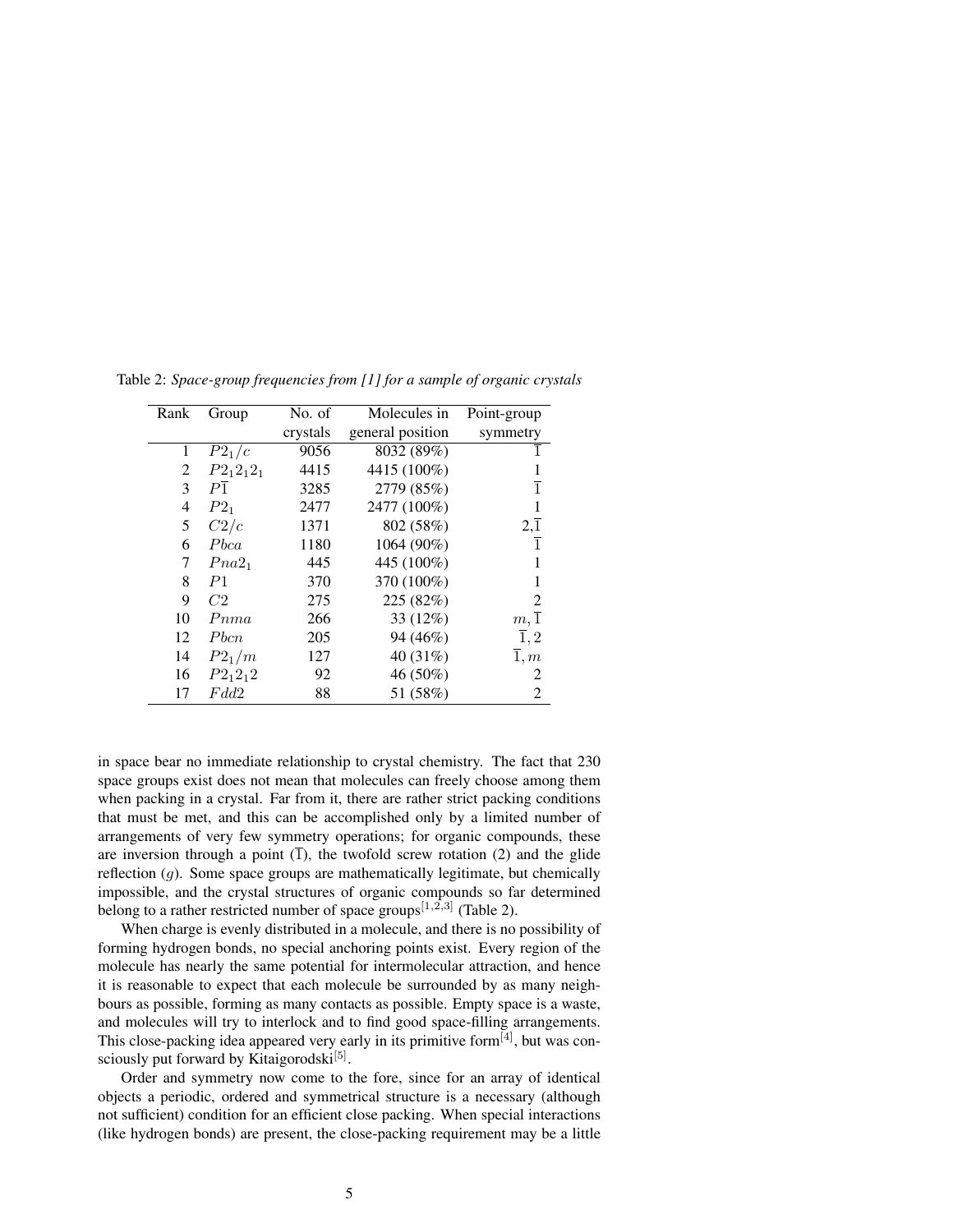

Figure 1: A molecule without strongly polar sites or hydrogen-bonding capability chooses to close-pack in the crystal, bump into hollows, in order to maximize dispersive interactions. When strong forces are present, the close-packing requirement may be less compelling (water is an extreme and almost unique example).

less stringent (Figure 1), but it turns out that all stable crystals have a packing coefficient<sup>[3](#page-7-0)</sup> between  $0.65$  and  $0.80$ .

# 5 Symmetry operations

In a crystal, some symmetry operations can be classified as intramolecular, meaning that they relate different parts of the same molecule and thus belong to the molecular point-group symmetry. The other symmetry operations, which act as true crystal-packing operators, may be called intermolecular, and these are the ones which relate different molecules in the crystal. This classification implies that molecules be distinguishable in crystals.

The simplest intuitive way of viewing a symmetry operation is that it reproduces in space one, or more if applied repetitively, congruent or enantiomorphic

<span id="page-7-0"></span><sup>&</sup>lt;sup>3</sup>The packing coefficient is the ratio of volume occupied by the molecules in the cell to the volume of the cell. Molecular volumes can be calculated in a number of ways; the simplest ones are described by Kitaigorodski<sup>[5]</sup>, and others by Gavezzotti<sup>[7]</sup>.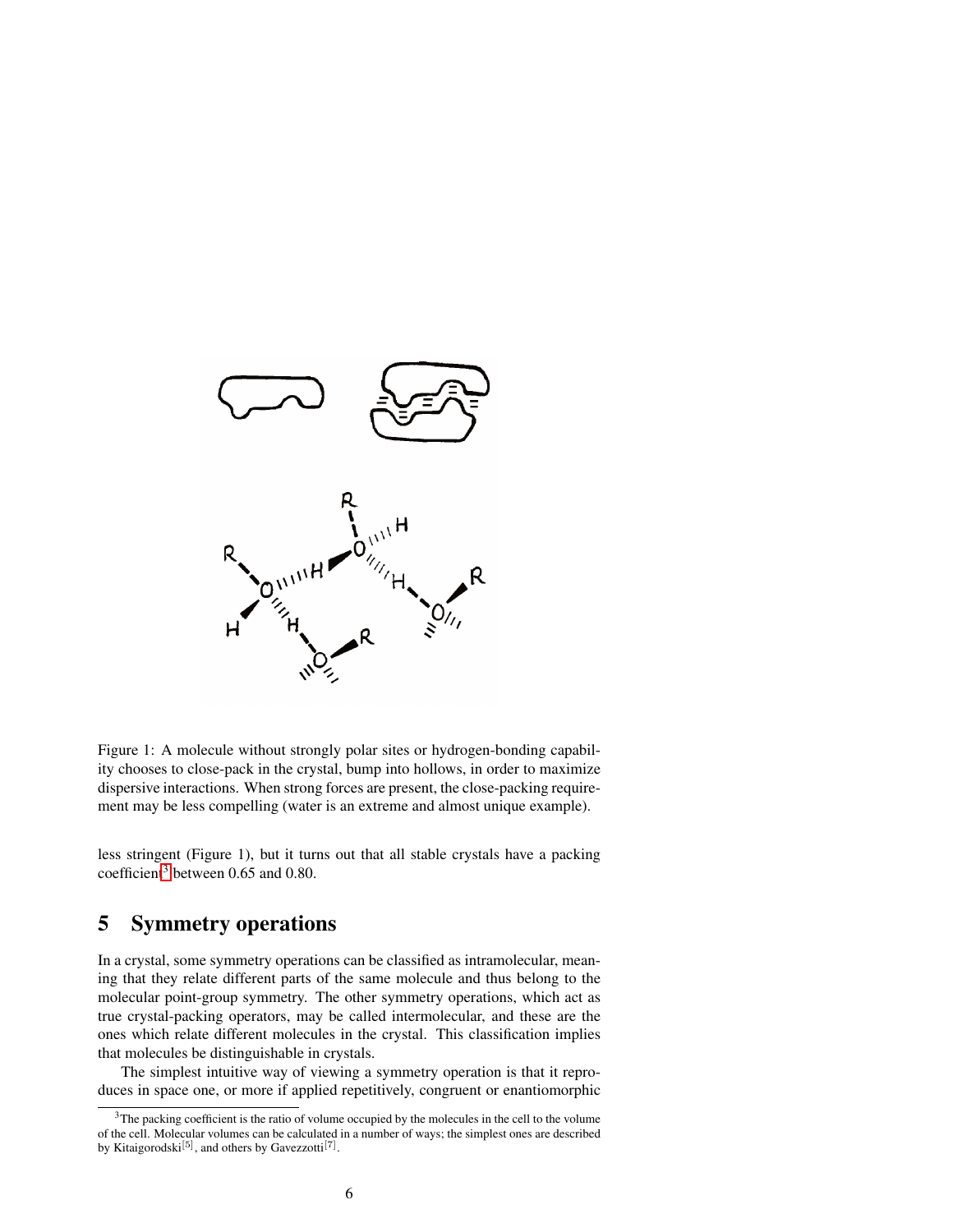

Figure 2: Sketches of the effect of symmetry operations. Top: inversion through a point. Below, left: twofold screw rotation; below right, glide reflection. The latter two operations give rise to strings in the  *direction.* 

copies of a given object, according to a well-defined convention (Figure 2). The spatial relationship between the parent and the reproduced molecules is strict, so a moment's pondering will convince the reader that some operators are more effective than others towards close packing. For objects of irregular shape, mirror reflection and twofold rotation produce bump-to-bump confrontation, while inversion through a point, screw rotation and glide reflection favour bump-to-hollow, more close-packed arrangements (Figure 3). One must not forget that pure translation  $(t)$  is always present in a crystal. Except when infinite strings or layers are present, it is an intrinsically intermolecular operator, whose role in close-packing is probably intermediate (Figure 4); space group  $P1$  is the eighth most populated one for organic substances.

The clearest proof of the leading role of  $\overline{1}$ ,  $2_1$  and g in close packing comes from a statistical analysis of the space-group frequencies of organic compounds, care being taken to distinguish between inter- and intramolecular symmetry op-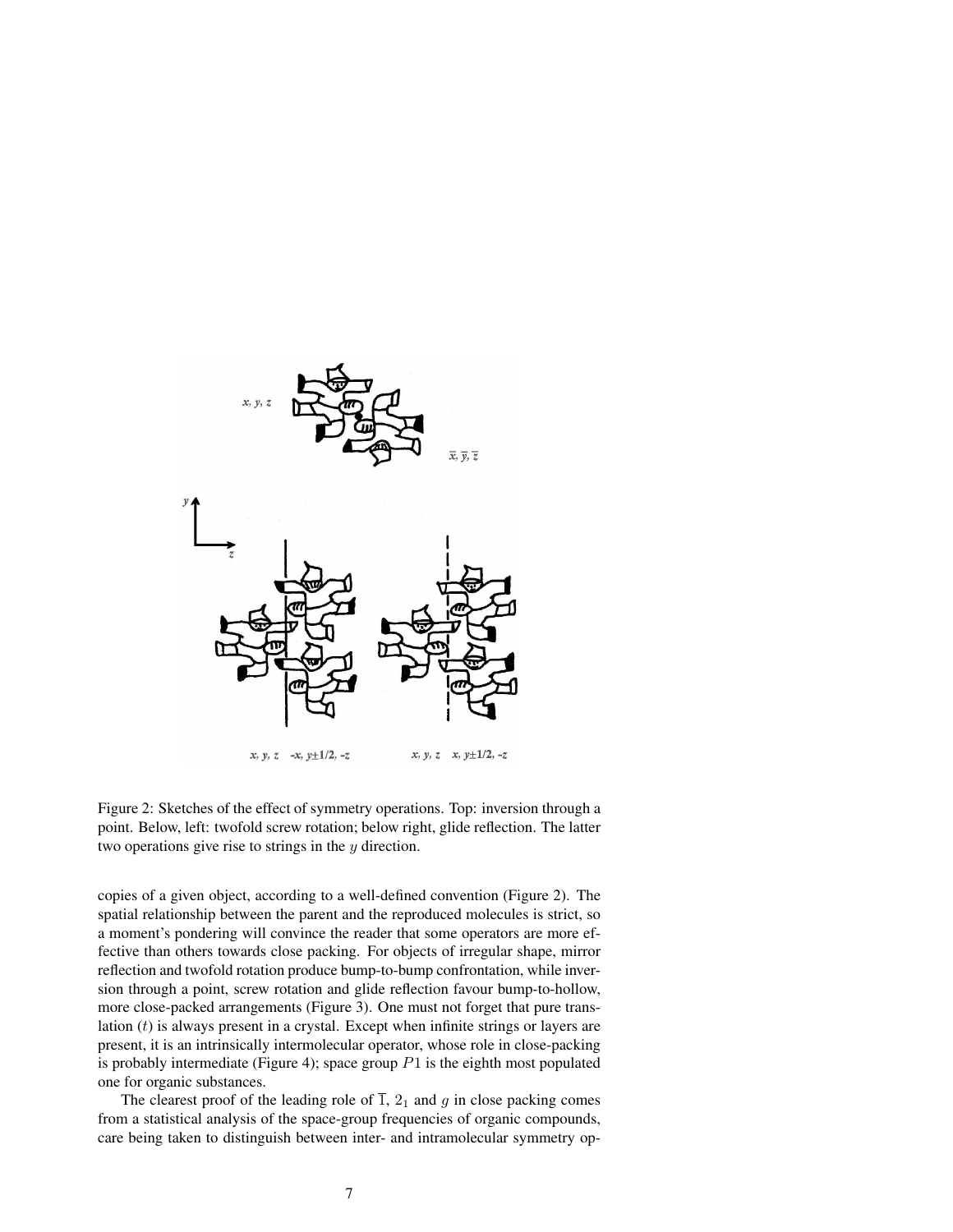

Figure 3: A mirror reflection (mirror plane perpendicular to the page, trace along the solid line) cannot produce close-packing. Translation along some direction is required to allow interlocking of molecular shapes.



Figure 4: A two-dimensional pattern obtained by pure translation: not so bad for interlocking and close packing. For a complete set of two-dimensional spacefilling drawings in all the 17 plane groups, see [6].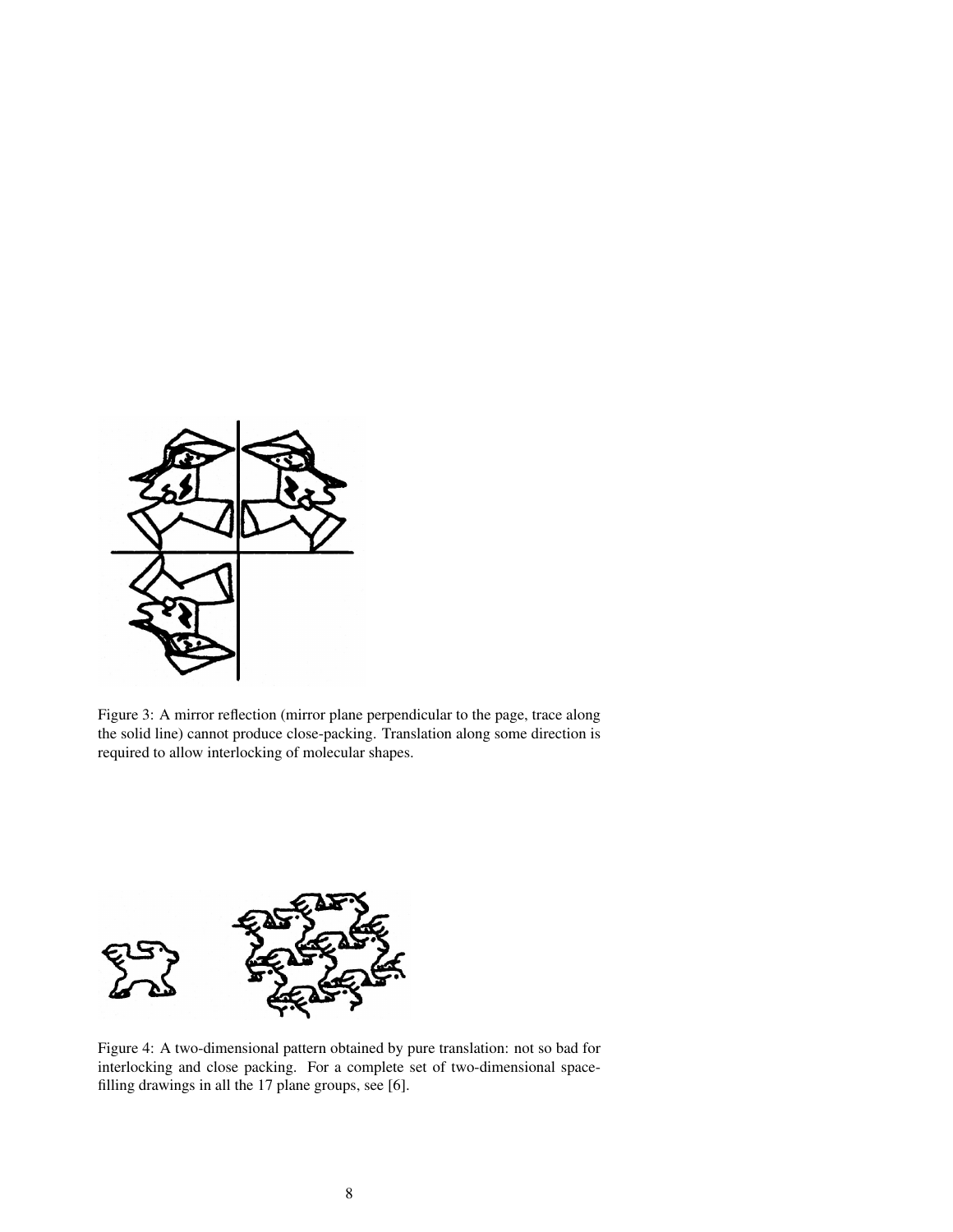#### Table 3: *Arrangements of pairs of common symmetry operations in organic crystals*

2, twofold rotation; m, mirror reflection; q, glide reflection; 21, twofold screw rotation;  $\overline{1}$ , inversion through a point;  $t$ , centring translation. The superscript upper-case labels preceding each space-group symbol are as follows:  $C$  cluster,  $R$  row,  $L$  layer and  $3D$  full three-dimensional structure. When several possibilities are given for an arrangement, they depend on the relative orientation of the symmetry operations. As the full matrix of these pairs of symmetry operations is symmetric, only the lower triangle is given.

| $\,m$          | ${}^{C}P2/m$                                                          | $\,m$      | g                                                                                                                                                                                                                                                  | 2 <sub>1</sub>                                                                                                                          |
|----------------|-----------------------------------------------------------------------|------------|----------------------------------------------------------------------------------------------------------------------------------------------------------------------------------------------------------------------------------------------------|-----------------------------------------------------------------------------------------------------------------------------------------|
| $\mathfrak{g}$ | ${}^R P2/c$                                                           | ${}^L C m$ | $\begin{cases} {}^L C c \\ {}^L P c a 2_1 \\ {}^{3D} P n a 2_1 \end{cases}$                                                                                                                                                                        |                                                                                                                                         |
|                | 2 <sub>1</sub> $\begin{cases} {}^{L}C2 \\ L P2_{1}2_{1}2 \end{cases}$ |            |                                                                                                                                                                                                                                                    | $\begin{array}{cc} {}^R P2_1/m & {}^L P2_1/c & {}^L P2_12_1 \\ {}^L Pca2_1 & {}^L 3D_{P2_12_12_1} \\ {}^3D_{Pna2_1} & {}^L \end{array}$ |
|                |                                                                       |            | $\overline{1}$ $\begin{cases} {}^{C}P2/m \\ {}^{R}P2/c \end{cases}$ $\begin{cases} {}^{C}P2/m \\ {}^{R}P2_{1}/m \end{cases}$ $\begin{cases} {}^{R}P2/c \\ {}^{L}P2_{1}/c \end{cases}$ $\begin{cases} {}^{R}P2_{1}/m \\ {}^{L}P2_{1}/c \end{cases}$ |                                                                                                                                         |
| t              | ${}^L C2$                                                             | ${}^L C m$ | $\begin{cases} L C m \\ L C a \end{cases}$                                                                                                                                                                                                         | ${}^L C2$                                                                                                                               |

erations. Table 2 shows that mirror reflection and twofold rotation appear in organic crystals most often as intramolecular operators: thus  $C2/c$  is a favourite for molecules with twofold axes,  $Pnma$  for molecules with mirror symmetry, and for these space groups the percentage of structures with molecules in general positions is very low. C2 is an apparent exception; in fact, the combination of the centring translation and a twofold rotation results in a twofold screw rotation. Viewing the issue from the other end, Table 3 shows that pairwise combinations of  $\overline{1}$ ,  $2_1$  and q produce rows, layers or full structures in all the most populated space groups for organics. A student who cares to work out in detail the results in this Table will understand all the basic principles of geometrical crystallography and crystal symmetry.

A similar statistic, taking account of the local symmetry of the constituent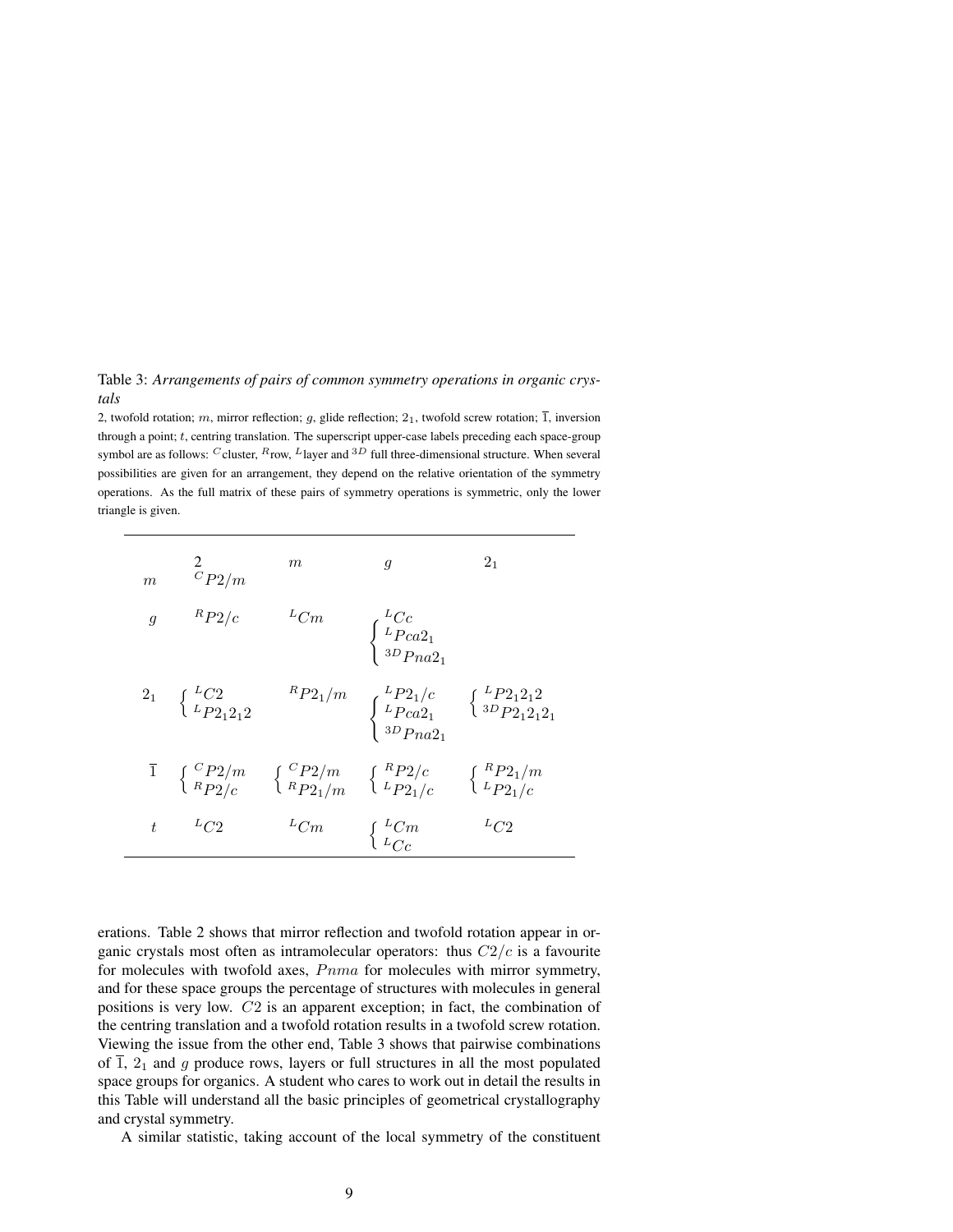| Rank | Group             | Number of crystals | % of total |
|------|-------------------|--------------------|------------|
|      | Pnma              | 2863               | 8.3        |
| 2    | $P2_1/c$          | 2827               | 8.2        |
| 3    | $Fm\overline{3}m$ | 1532               | 4.4        |
| 4    | $P\overline{1}$   | 1508               | 4.4        |
| 5    | C2/c              | 1326               | 3.8        |
| 6    | $P6_3/mmc$        | 1254               | 3.6        |
| 7    | C2/m              | 1180               | 3.4        |
| 8    | I4/mmm            | 1176               | 3.4        |
| 9    | $Fd\overline{3}m$ | 1050               | 3.0        |
| 10   | $R\overline{3}m$  | 858                | 2.5        |

Table 4: *Space-group frequencies for inorganic crystals from [2]*

units, is not available for inorganic compounds, but a similar trend would probably be found. These compounds frequently contain highly symmetrical (tetrahedral, triangular, square-planar) ions or groups, which carry over their symmetry to the crystal. This causes a spread of the space-group frequencies towards the tetragonal, hexagonal or cubic systems (a no-man's land for organics); no space group has more than 10% of the structures for inorganic compounds (Table 4).

One can never be careful enough when generalizing on such topics; crystal packing is a subtle, elusive subject. To give just an example of its intricacies, when dealing with the importance of symmetry to crystal packing one should consider that a symmetry operation is relevant only when it relates close-neighbour molecules. Wilson<sup>[8,9]</sup> has pointed out that, in some space groups, some symme-try elements<sup>[4](#page-11-0)</sup> may be silent, or 'encumbered'; they are prevented, by their location in space, from acting between first-neighbour molecules. The relative importance of symmetry operators in the most populated space groups has been quantified by packing-energy calculations<sup>[11]</sup>.

Another reminder: the choice of a space group is to some extent arbitrary; for example one might argue that in some cases the presence or absence of a centre of symmetry is a questionable matter. This may be true for all symmetry operations; a glide reflection can be almost operative, and its assignment can be a matter of sensitivity of the apparatus for the detection of weak reflections, in particular the borderline between a 'very weak' and a 'systematically absent' reflection can even be a matter of personal taste. In this respect, the sensitivity of single-crystal

<span id="page-11-0"></span><sup>4</sup>A *symmetry operation* moves or maps isometrically one point to another. A *symmetry element* is a geometric object, *viz* a point, a line or a plane, assigned specifically to a set containing one or several symmetry operations. The distinction between a *symmetry operation* and a *symmetry element* is explained in detail in the opening chapters of *International Tables for Crystallography Vol. A*[10] .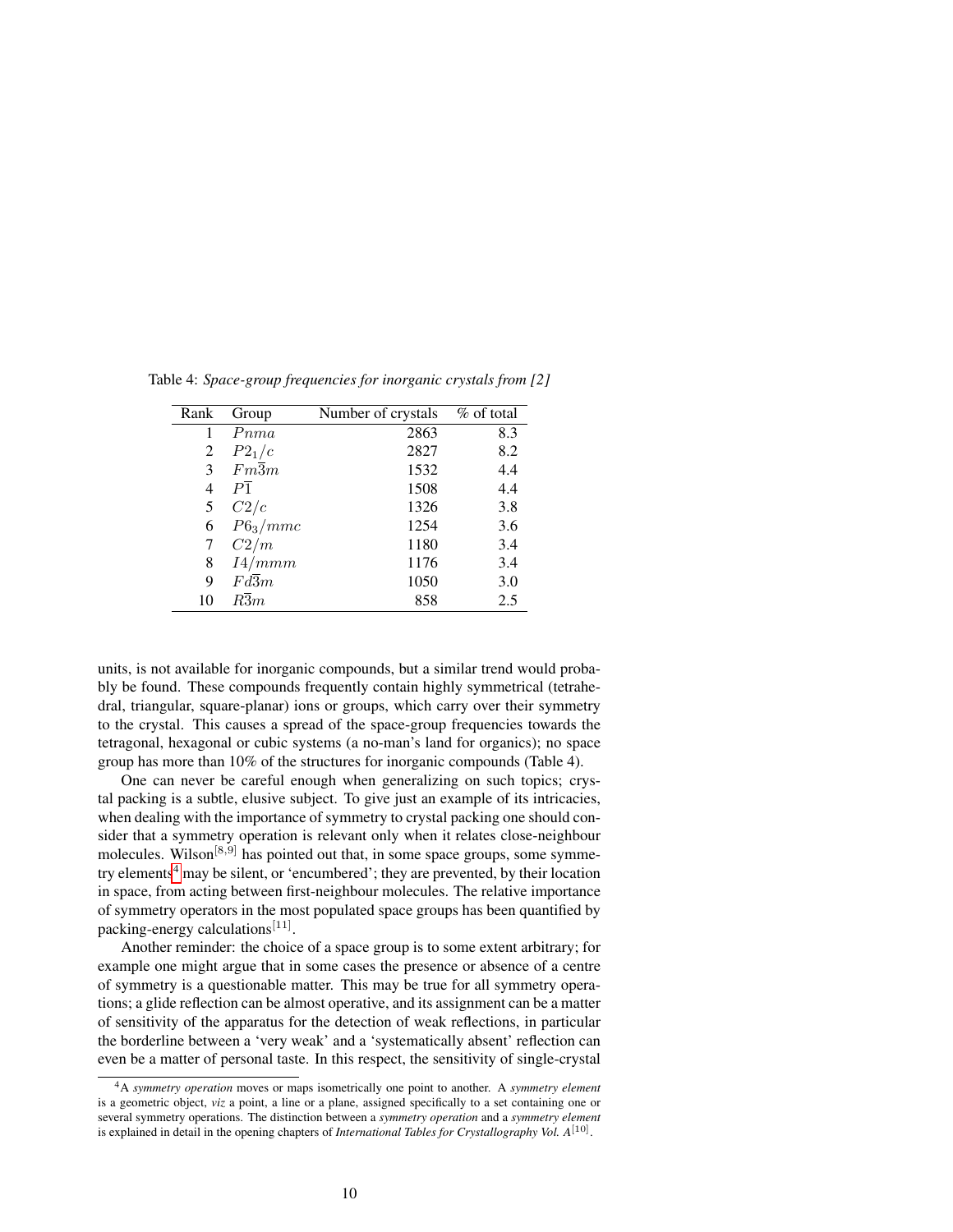X-ray diffraction experiments to minor deviations is very high, and the presence of a semi- or pseudo-symmetry operation, violated because of minor molecular details, has the same chemical meaning as that of a fully-observed symmetry operation.

What to say, then, of crystals with more than one molecule in the asymmetric unit,  $Z' > 1$ ? Many are presumably just cases of the accidental overlooking of some symmetry in the crystal-structure determination and refinement, and many more do have pseudo-symmetry operations relating the molecules in the asymmetric unit (see the remarks in the previous paragraph). The conformations of the independent molecules are usually quite similar<sup>[12]</sup>. While the overall frequency of structures with  $Z' > 1$  is about 8% for organics<sup>[13]</sup>, they seem to be unevenly distributed among chemical classes. For example, for monofunctional alcohols the frequency rises to 50%; a possible interpretation is in terms of hydrogenbonded dimers and oligomers which are already present in the liquid state, and are so strongly bound that they are transferred intact to the crystal.

The case is similar for molecules which must pick up solvent molecules to crystallize in the form of solvates, or which can form inclusion compounds with a variety of guest molecules. The reasons for the appearance of these phenomena, and their control, are presently beyond reach but see [14].

## 6 Crystal-structure descriptors

Simple but useful crystal-structure descriptors are the density, the melting point and the packing coefficient; mention of the first is mandatory for papers in *Acta Crystallographica*, but unfortunately mention of the other two is not.

The intermolecular geometry is another Cinderella in crystallographic papers. Clearly, a long list of intermolecular interatomic distances is generally not useful or significant but, for hydrogen-bonded crystals, the crucial  $X \cdot \cdot X$  or  $H \cdot \cdot X$ contact distances are usually sufficient. As a general rule, the description of intermolecular geometry requires the use of macro-coordinates, like the distances between molecular centres of mass or the angles between mean molecular planes in different molecules or fragments. It can be said that the crystal structure of naphthalene can be described by just two parameters – the angle between the molecular planes of glide-related molecules and the distance between their centres of mass – which contain most if not all of the chemical information on the properties of the crystalline material. It is also unfortunate that such macrogeometry is very seldom highlighted in crystallographic papers, and has to be painstakingly recalculated from the atomic coordinates.

A crystal model suitable for computer use can be built very simply, using the crystal coordinates for a reference molecule (RM) and the space-group matrices and vectors, as given in *International Tables for Crystallography Vol.*  $A^{[10]}$ . In this respect, finding in the primary literature a set of atomic coordinates repre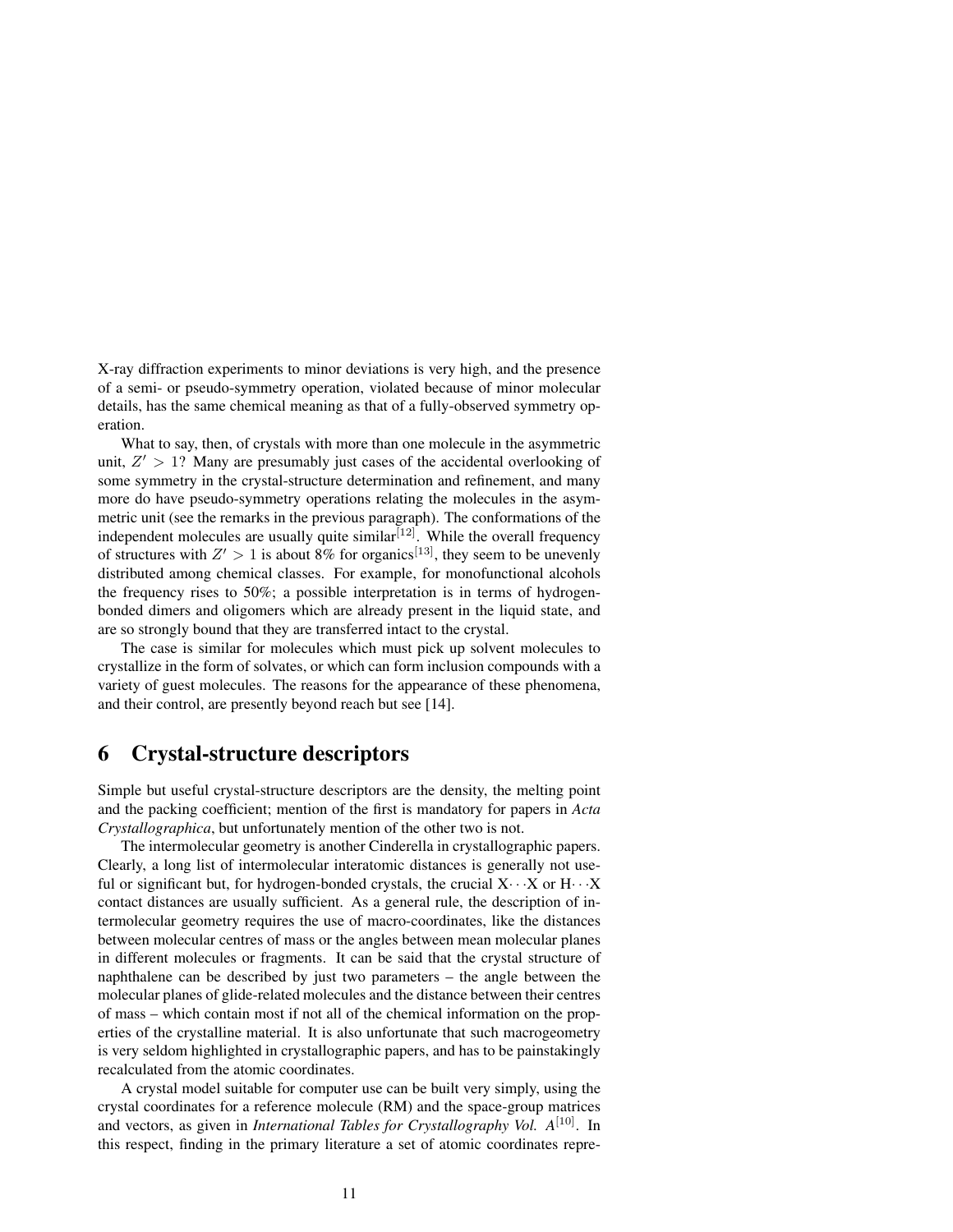senting a completely-connected molecular unit, as near as possible to the origin of the crystallographic reference system, with a reduced cell and in a standard space group,  $Z'$  the number of molecules in the asymmetric unit and an indication of the molecular symmetries, helps in saving a substantial amount of time and mistakes (let this be said as an encouragement to experimental X-ray crystallographers to help their theoretician colleagues). The required algebra is as follows. Calling  $x_0$  the original atomic fractional coordinates of the RM,  $P_i$  and  $t_i$  a space-group matrix and (column) translation vector, the atomic coordinates in a given surrounding molecule (SM) are given by:

$$
\mathbf{x}_i = \mathbf{P}_i \mathbf{x}_0 + \mathbf{t}_i.
$$

From this expression the coordinates of all atoms in the crystal model can be calculated, remembering that translation vectors whose components are an arbitrary combination of integer unit cell translations can always be added to the  $t_i$ vectors.

A most important crystal property that can be calculated by this model is the packing energy. For an ionic crystal, if the coordinates and charges of all ions in the crystal model are known, the interionic distances and hence the Coulombic energy can be calculated. In organic crystals with dispersive–repulsive forces, the packing energy can be approximated by empirical formulae:

$$
PE = \frac{1}{2} \sum \sum E(R_{ij})
$$

$$
E(R_{ij}) = A \exp(-BR_{ij}) - CR_{ij}^{-6}
$$

where  $R_{ij}$  is an intermolecular interatomic distance, and  $A$ ,  $B$  and  $C$  are empirical parameters.

# 7 Chirality

A chiral object is one which cannot be superposed on its mirror image. The symmetry group of a chiral object contains only pure rotations, pure translations, and screw rotations. All of these operations correspond to movements which may be carried out on a rigid body. In nature, chiral objects occur as both mirror-related versions and these are called enantiomorphs. For a chiral molecule the special term enantiomer has been coined. On the other hand, an achiral object can be superposed on its mirror image and its symmetry group must contain some operations which invert its geometry, *viz* pure rotoinversion operations  $(\overline{1}, m, \overline{3}, \overline{4}, \overline{6})$  or glide reflection. None of these operations can be produced by a direct movement of a rigid body.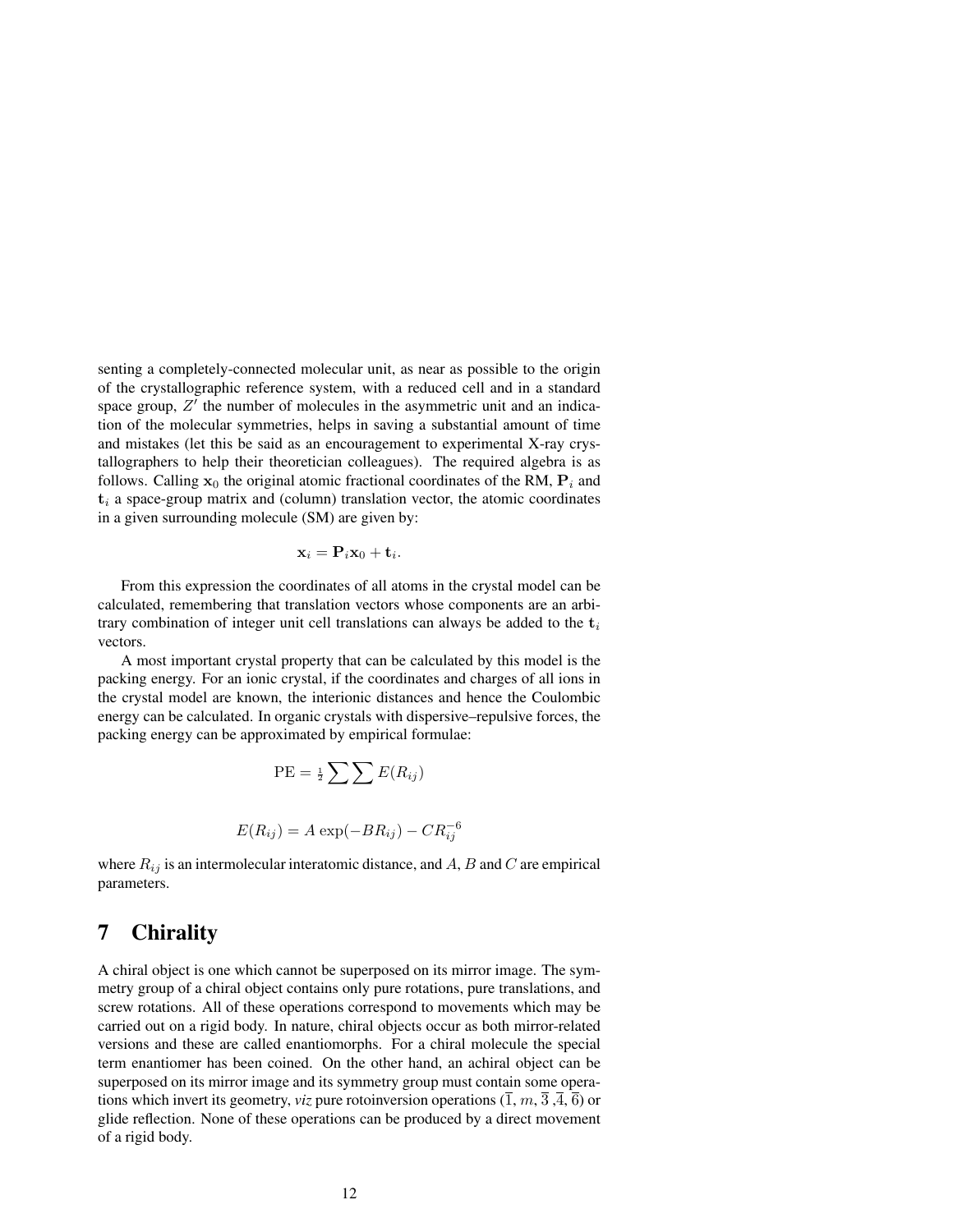Chirality plays a mischievous role in the packing together of molecules to form crystals. It is easy to build a spiral staircase (really it is helicoidal) from bricks. The staircase is chiral and the bricks are achiral. Are there any restrictions due to symmetry or geometry in the way that chiral or achiral molecules may be put together to form a chiral or an achiral crystal structure? In answering this question for chiral molecules we have two common cases in mind: (i) all of the enantiomers have the same chirality – the composition of the sample is said to be enantiopure or enantiomerically pure; (ii) exactly one half of the enantiomers are of one chirality and the other half of the opposite – the sample is a racemate. Of the six combinations achiral/enantiopure/racemate forming achiral/chiral crystal structures, all but one have been observed experimentally and another one is very rare. No example has been observed of a well-ordered achiral crystal structure formed of enantiopure chiral molecules. Although it may seem obvious that an enantiopure compound must form a chiral crystal structure, in fact this behaviour is due to the individuality of the molecules rather than to any underlying theorem of symmetry groups. The very rare case is the one in which a racemate forms a chiral crystal structure. At first sight this sounds counterintuitive but there is no obligation for the enantiomers either to be related one to another by a rotoinversion or a glide reflection belonging to the space group of the crystal structure or to have the same configuration in the solid state.

Crystallization of a racemate from solution or the melt frequently results in the formation of crystals with a homogeneous crystal structure containing both enantiomers in equal proportion. In the old literature this is known as a 'racemic compound'. However, occasionally crystallization of a racemate produces a racemic conglomerate in which the composition of each crystal is enantiopure, there being equal numbers of left-handed and right-handed crystals. In this case, a spontaneous resolution has been achieved, and this phenomenon is often quoted as one of the possible sources of enantiopurity in the biological world. The reasons for such a selectivity, undoubtedly brought about by crystal-packing requirements, is part of the mystery that shrouds the formation of crystalline solids. A comparison between the crystal structures of enantiopure compounds and their racemates shows that frequently both are formed of the same enantiopure rods or layers. The latter are packed together differently in the crystal structures of the enantiopure compounds and the racemates. A comparative study of the crystal packing of enantiopure compounds and of their racemates has been carried out<sup>[15]</sup>; no clear sign of a more compact crystal packing has been found for racemates.

Many natural products whose crystal structures appear in the Cambridge Structural Database have been isolated in enantiomerically-pure form from plants or animals. Natural compounds are chemically and biologically interesting so their crystal structures are determined more frequently than synthetic products. Thus the frequency of occurrence in the CSD of chiral crystal structures and of the 65 space groups containing only symmetry operations of the first kind (translations,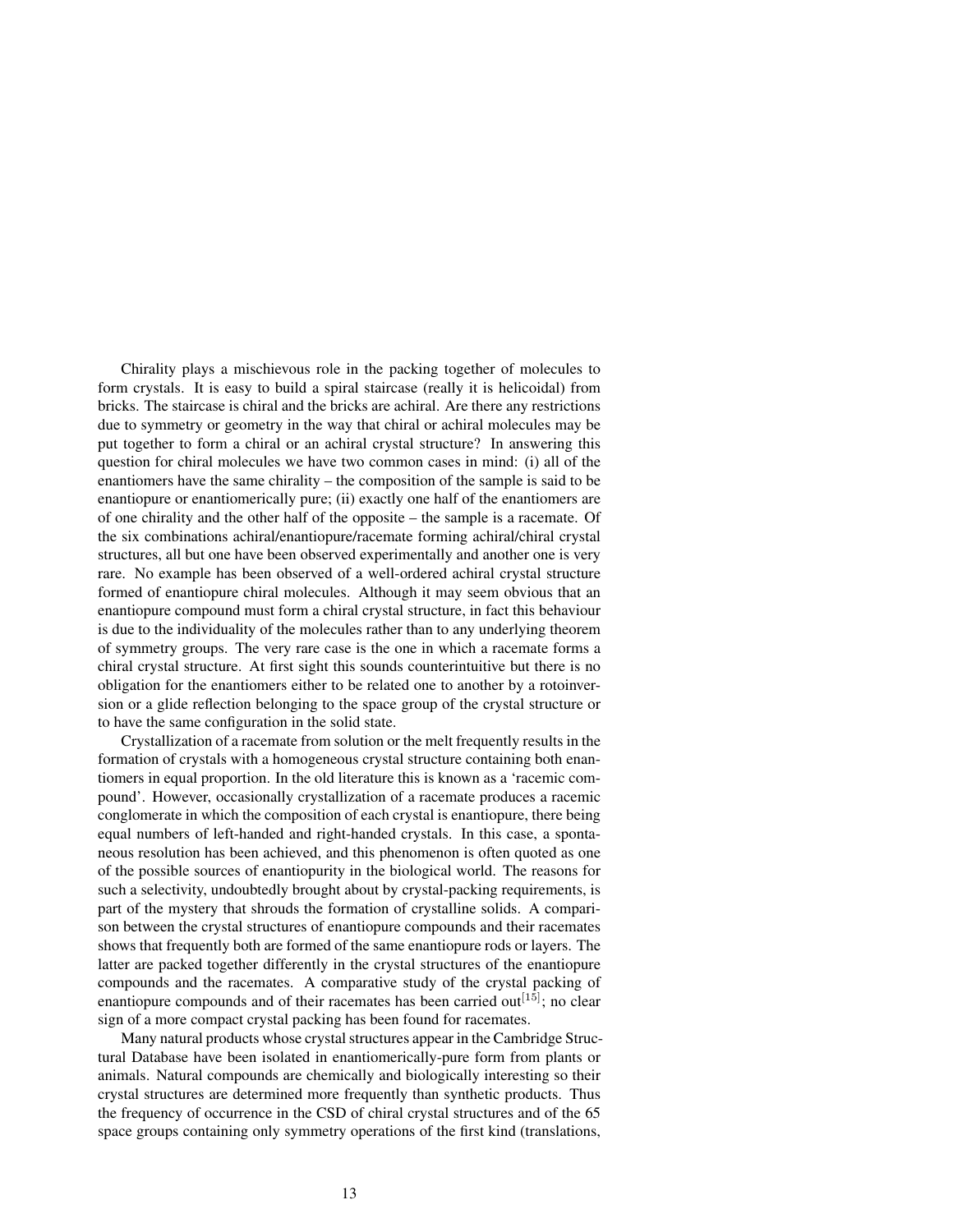pure and screw rotations) is artificially increased.

The free energies of a pair of enantiomers are identical. Nevertheless kinetic effects in the crystallization of racemates, or more generally enantiomeric mixtures, are rife and in some cases are used industrially to undertake the resolution of racemates. The key to the matter is supersaturation and the seeding of the crystallization solution. Although the effect was first mentioned in a very succinct letter to Louis Pasteur by one of his PhD students, we prefer to give a brief account of Alfred Werner's rediscovery and use of the phenomenon. Werner had synthesised a chiral complex of cobalt which did not racemize in solution. His initial product contained about 60% of the D enantiomer and 40% of the L. Taking this product into concentrated supersaturated solution, lowering the temperature and halting the crystallization at the appropriate moment, he obtained crystals of the enantiopure D. The real surprise was the composition of the remaining product in solution. This turned out to be  $40\%$  D and  $60\%$  L, the exact opposite of the starting solution. Werner had only to filter off his pure D, concentrate the remaining solution and recommence the crystallization. The second crop of crystals was, of course, the enantiopure L compound.

It is difficult, if not impossible, to ascertain the frequency of spontaneous resolution by crystallization to give a racemic conglomerate, because the chemical history of the sample and the enantiopurity of the starting materials for crystal formation and growth are seldom or never mentioned by the authors of crystallographic papers. A source of potentially extremely useful chemical information is thus lost. It is most useful to characterise both the bulk compound and the single crystal used for the diffraction studies by measurement of the optical activity, circular dichroism or enantioselective chromatography.

# 8 Polymorphism

It was said earlier in this pamphlet that crystal nucleation and growth are quite often under kinetic control. The final product, the (single) crystal, may result from less stable but faster growing nuclei; the transformation to the thermodynamically stable phase is hindered by an energy barrier, because the forces holding the metastable phase together have to be overcome, so that molecules can rearrange into the stable crystalline form. In some favourable (and almost exceptional) cases, the spatial rearrangement is so simple that a highly cooperative single-crystal to single-crystal transformation can occur.

The natural outcome of all this is polymorphism, or the ability of a given compound to crystallize in different crystal structures. Thermodynamics holds that only one structure is the stable one at a given temperature and pressure but, not surprisingly, kinetics sometimes allows many coexisting phases $[16]$ . A tvpical enthalpy difference between polymorphs for an organic compound is 4–8 kJ/mole, which, for transition temperatures of the order of 300 K, implies entropy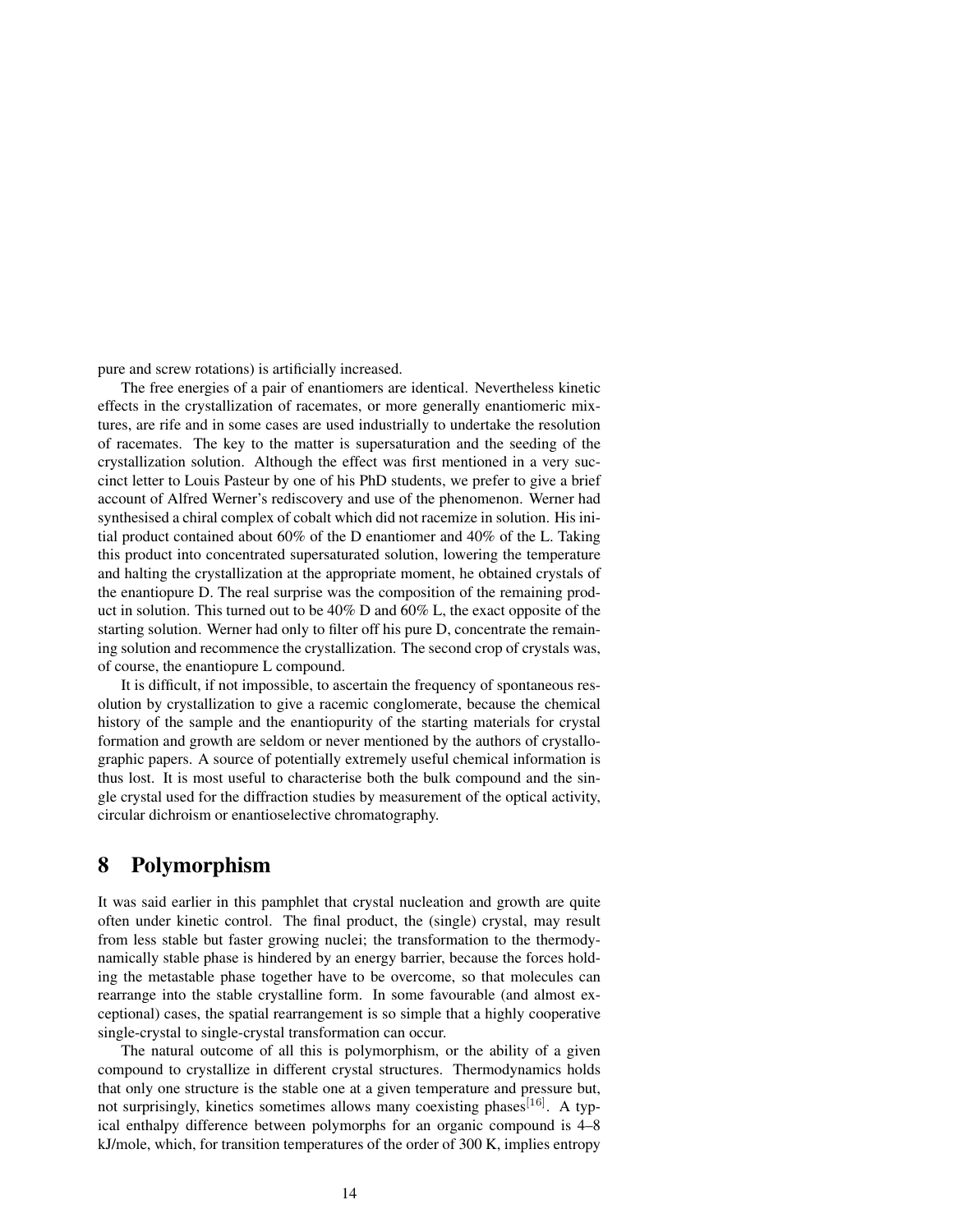differences of the order of 10–20 J K<sup>-1</sup> mole<sup>-1</sup> ( $\Delta G = 0 = \Delta H - T \Delta S$ ). These figures are now at the borderline of the accuracy of both detection apparatus and theoretical methods $[17, 18]$ .

A further influence on crystal growth in terms of shape and structure is that of the presence of impurities. Crystal morphology is affected by the adsorption of impurity molecules on to particular faces of the crystal with a consequent slowing in their growth rate. Impurities trapped in the host crystal, especially those that are close in chemical structure to the bulk compound, may cause it to adopt a different structure. A few cases are known of opposite enantiomers adopting different structures although grown under similar conditions.

### 9 Experiments

X-ray and neutron diffraction give a detailed picture of crystal packing. It is difficult to find, in all natural sciences, a more undisputable experimental result, than that of well-performed single-crystal diffraction work. The information is however mainly static, although skillful elaborations may provide a tinge of dynamics to the picture.

Crystal dynamics may be probed by infra-red spectroscopy, for the frequencies of lattice vibrations. Hole-burning spectroscopy can address single impurity molecules in a crystalline environment, and so potentially probe the packing environment. NMR spectroscopy can be used to detect molecular motions and largeamplitude rearrangements, ESR spectroscopy to study the fate of organic radicals produced after a chemical reaction in a crystal.

All measurements of mechanical, electrical, optical, or magnetic properties of crystals are in principle relevant to the study of molecular packing. These experiments are seldom performed by chemists, being beyond the border with the realm of solid-state physics. The relationship between these properties and the crystal structure is strict, but not known in a systematic way.

One most important experiment for the science of crystal packing is a humble one, that is performed every day in every chemical laboratory, but whose results are seldom recorded and almost never published: crystallization from solution. This is a small step for any single chemist, but a systematic analysis of the relationship between molecular structure and ease of crystallization from many solvents and in many temperature conditions would be a giant leap for the chemical sciences.

# 10 Concluding remarks, and a suggestion

Crystal packing is a fascinating, and at the same time such a complicated phenomenon. The physics of the interaction between molecules is relatively simple,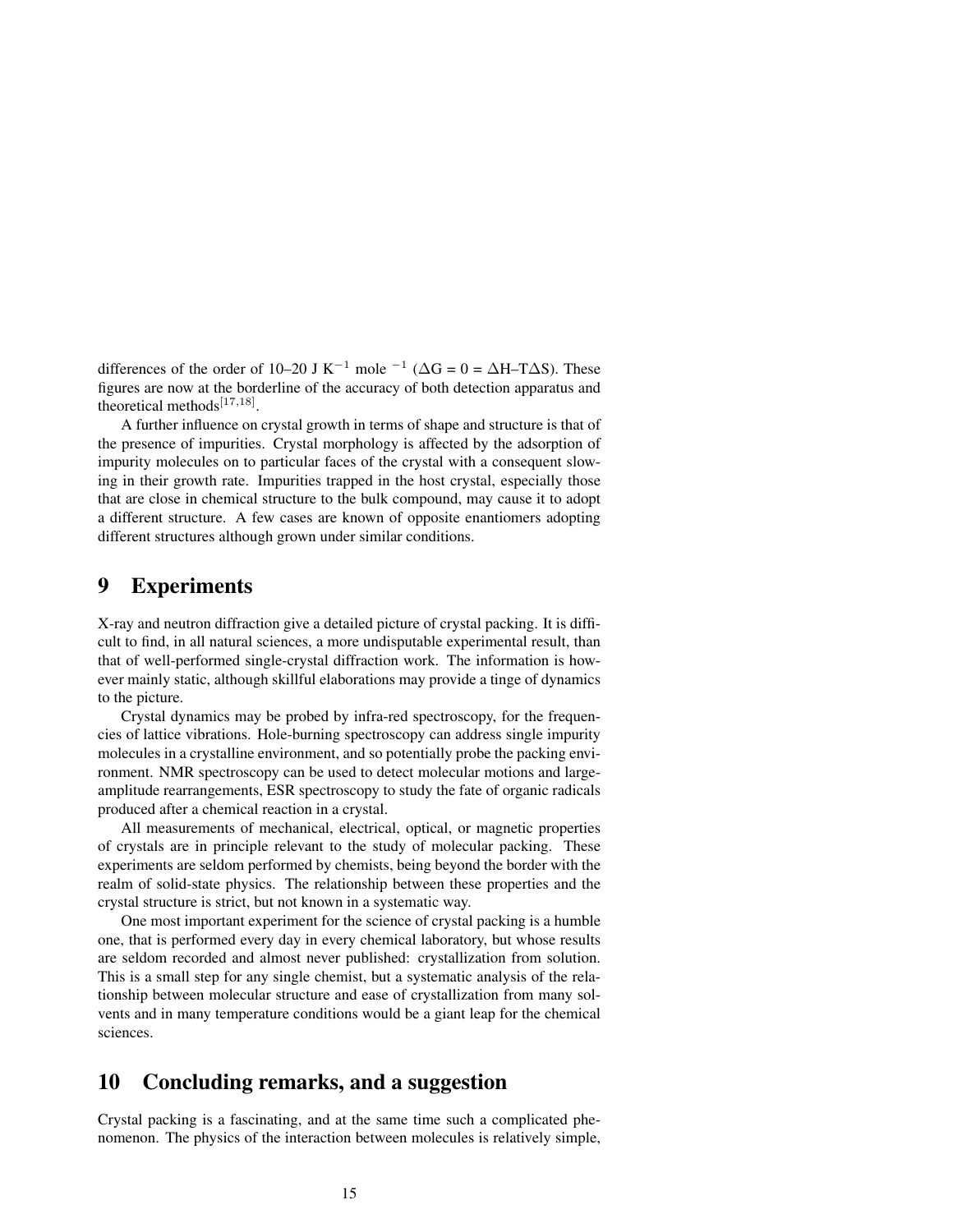but the rules that determine the ways in which these forces can be satisfied are complex and still obscure. For this reason, crystal packing prediction and control are still far-away goals: there are simply too many spatial possibilities with very nearly the same free energy.

The principles of crystal packing are still largely unknown. No one has a unique and general answer even to the most fundamental question: Why do some substances crystallize readily at ordinary conditions, and others do not? Is there any trend in molecular size, shape, stoichiometry, conformation, polarity, that accounts for the ability to crystallize? And then, more detail; for example, for nonlinear-optics applications, it is important to grow non-centrosymmetric crystals, but no one knows why and when a molecule will adopt an inversion centre in forming its crystal structure.

The problem is being tackled, however. On one side, we have the Cambridge Structural Database (CSD), with an enormous potential for intermolecular information, which can be studied by statistics. On the other side, a number of theoretical techniques can be used; for example, if a reliable intermolecular potential function is available, the packing energies of different crystal structures for the same compound can be calculated and compared  $[19]$ ; eventually, a full molecular dynamics simulation may become possible.

In our times, scientific breakthroughs are fostered by large numbers of small, most often unconscious, contributions. The accumulation of basic data plays a key role. But the problem is to look at the right things.

The age of intramolecular structural chemistry is declining for small molecules. There is very little that can be added to the average intramolecular geometrical data collected<sup>[20]</sup> by use of the Cambridge Structural Database; anything at variance with these well-established averages is most probably wrong. Long experience has shown that discussing electronic effects in terms of molecular geometry alone is a tricky business. So, if you are an X-ray diffractionist, instead of looking at your molecule, try looking at your crystal. There is plenty to be discovered, at a low cost and with perfectly high confidence, by looking at what molecules do when they interact with each other, and single-crystal X-ray diffraction is still the best technique for this purpose.

# 11 References

1. R. P. Scaringe (1991). *A Theoretical Technique for Layer Structure Prediction*, in *Electron Crystallography of Organic Molecules*, edited by J. R. Fryer and D. L. Dorset, pp 85–113. Dordrecht: Kluwer Academic Publishers.

2. W. H. Baur and D. Kassner (1992). *The perils of Cc: comparing the frequencies of falsely assigned space groups with their general population. Acta Cryst.* B48, 356–369 [\[doi:10.1107/S0108768191014726\]](http://dx.doi.org/10.1107/S0108768191014726).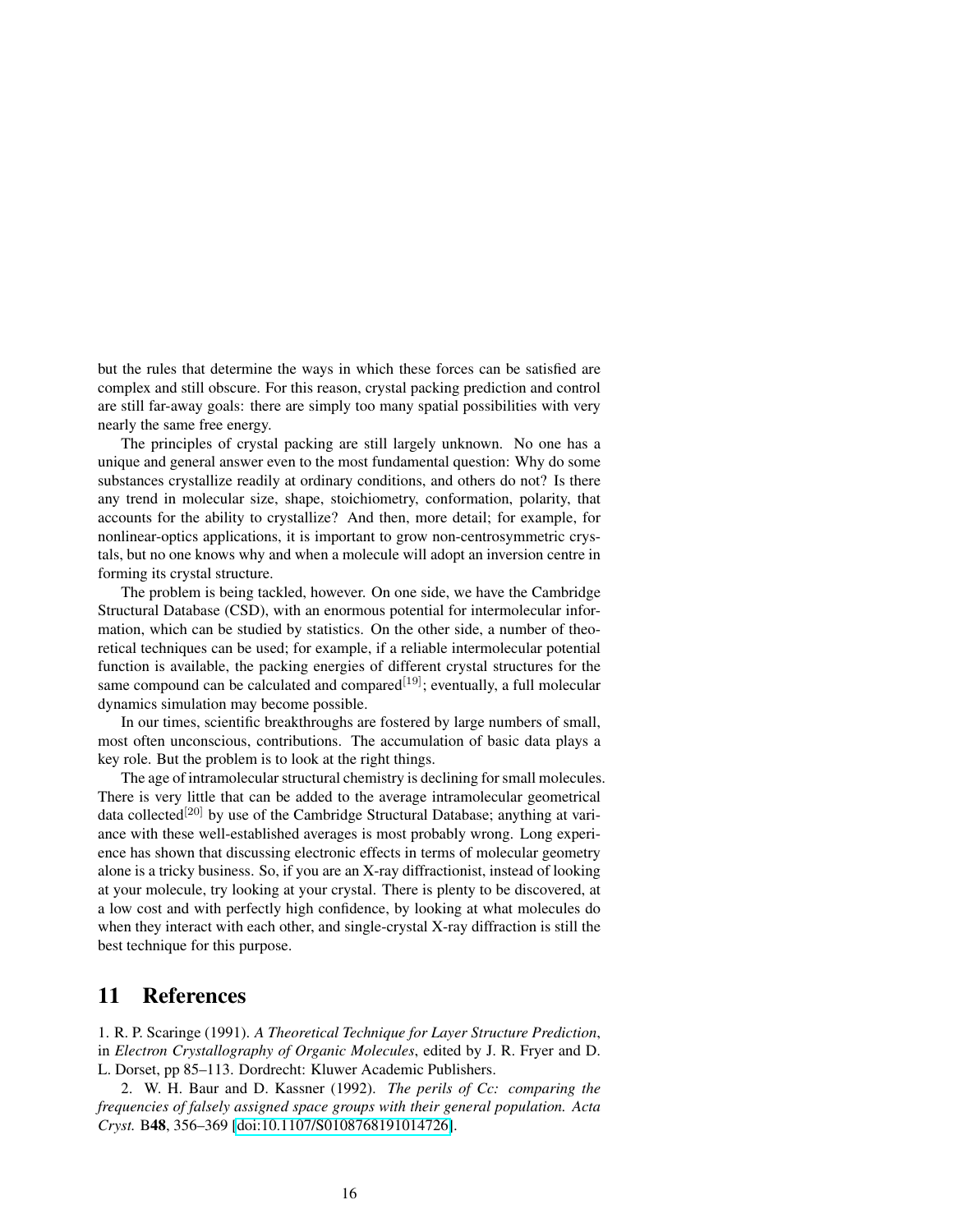3. C. P. Brock and J. D. Dunitz (1994). *Towards a grammar of crystal packing. Chem. Mater.* 6, 1118–1127 [\[doi:10.1021/cm00044a010\]](http://dx.doi.org/10.1021/cm00044a010).

4. W. Barlow and W. J. Pope (1906). *A development of the atomic theory which correlates chemical and crystalline structure and leads to a demonstration of the nature of valency. J. Chem. Soc.* 89, 1675–1744.

5. A. I. Kitaigorodski (1961). *Organic Chemical Crystallography.* New York: Consultants Bureau.

6. A. Gavezzotti (1976). *Atti Accad. Naz. Lincei*, Ser. VIII, Vol. XIII, pp 107–119; plane group figures are available at the site [http://www.iucr.org/iucr](http://www.iucr.org/iucr-top/comm/cteach/pamphlets/21/sup/)[top/comm/cteach/pamphlets/21/sup/.](http://www.iucr.org/iucr-top/comm/cteach/pamphlets/21/sup/)

7. A. Gavezzotti (1983). *The calculation of molecular volumes and the use of volume analysis in the investigation of structured media and of solid-state organic reactivity. J. Am. Chem. Soc.* 105, 5220–5225 [\[doi:10.1021/ja00354a007\]](http://dx.doi.org/10.1021/ja00354a007).

8. A. J. C. Wilson (1988). *Space groups rare for organic structures. I. Triclinic, monoclinic and orthorhombic crystal classes. Acta Cryst.* A44, 715–724 [\[doi:10.1107/S0108767388004933\]](http://dx.doi.org/10.1107/S0108767388004933).

9. A. J. C. Wilson (1990). *Space groups rare for organic structures. II. Analysis by arithmetic crystal class. Acta Cryst.* A46, 742–754 [\[doi:10.1107/S0108767390004901\]](http://dx.doi.org/10.1107/S0108767390004901).

10. *International Tables for Crystallography.* (2002). Vol. A, *Space-group symmetry*, edited by Th. Hahn, 5th ed. Dordrecht: Kluwer Academic Publishers.

11. G. Filippini and A. Gavezzotti (1992). *A quantitative analysis of the relative importance of symmetry operators in organic molecular crystals. Acta Cryst.* B48, 230–234 [\[doi:10.1107/S0108768191011977\]](http://dx.doi.org/10.1107/S0108768191011977).

12. N. Gautham (1992). *A conformational comparison of crystallographically independent molecules in organic crystals with achiral space groups. Acta Cryst.* B48, 337–338 [\[doi:10.1107/S0108768191013307\]](http://dx.doi.org/10.1107/S0108768191013307).

13. N. Padmaja, S. Ramakumar and M. A. Viswamitra (1990). *Space-group frequencies of proteins and of organic compounds with more than one formula unit in the asymmetric unit. Acta Cryst.* A46, 725–730 [\[doi:10.1107/S0108767390004512\]](http://dx.doi.org/10.1107/S0108767390004512).

14. L. R. Nassimbeni (2003). *Physicochemical aspects of host–guest compounds. Acc. Chem. Res.* 36, 631–637 [\[doi:10.1021/ar0201153\]](http://dx.doi.org/10.1021/ar0201153).

15. C. P. Brock, W. B. Schweizer and J. D. Dunitz (1991). *On the validity of Wallach's rule: on the density and stability of racemic crystals compared with their chiral counterparts. J. Am. Chem. Soc.* 113, 9811–9820 [\[doi:10.1021/ja00026a015\]](http://dx.doi.org/10.1021/ja00026a015).

16. J. A. R. P. Sarma and J. D. Dunitz (1990). *Structures of three crystalline phases of p-(trimethylammonio)benzenesulfonate and their interconversions. Acta Cryst.* B46, 784–794 [\[doi:10.1107/S0108768190007480\]](http://dx.doi.org/10.1107/S0108768190007480).

17. A. Gavezzotti (1994). *Are crystal structures predictable? Acc. Chem. Res.* 27, 309–314 [\[doi:10.1021/ar00046a004\]](http://dx.doi.org/10.1021/ar00046a004).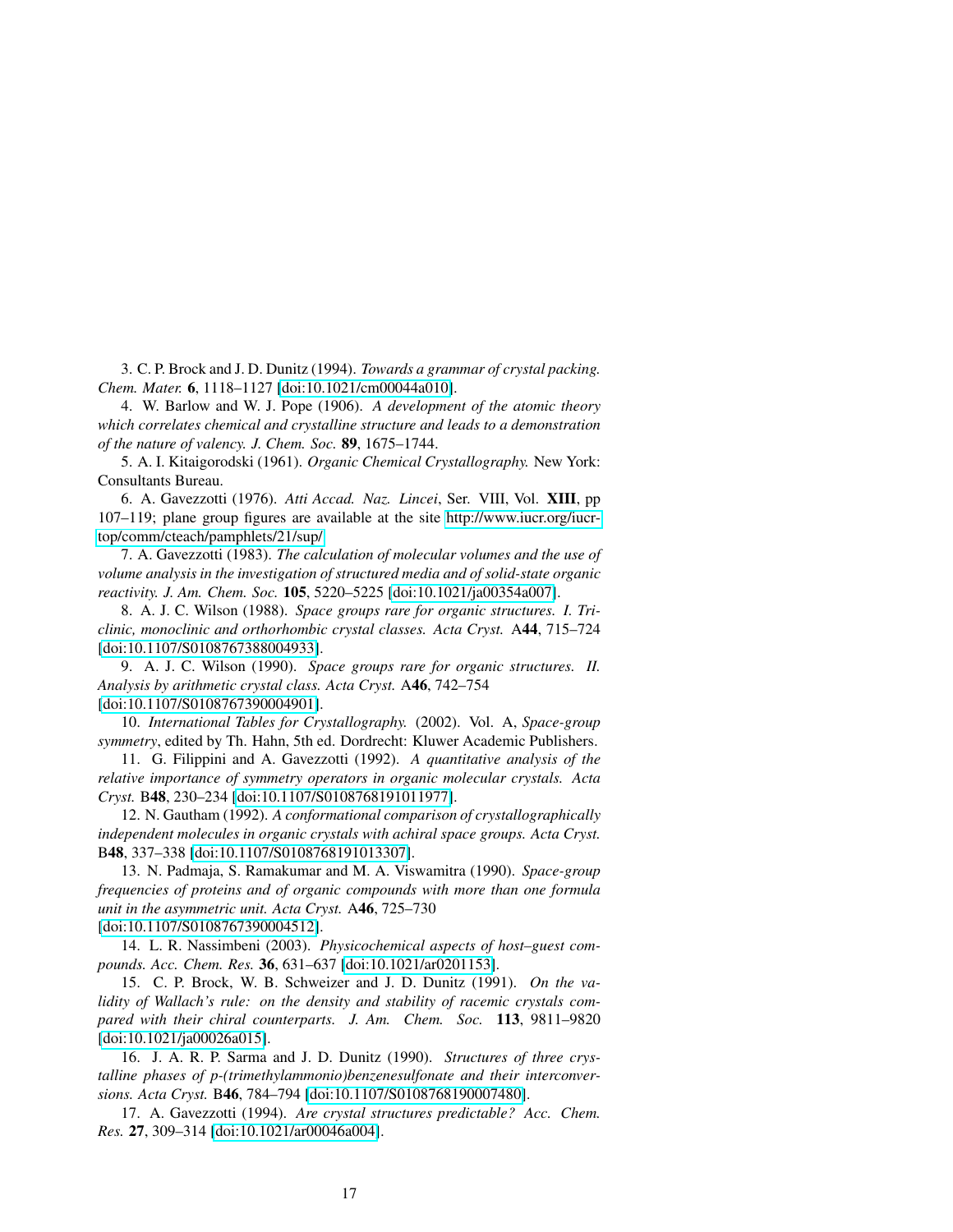18. A. Gavezzotti and G. Filippini (1995). *Polymorphic forms of organic crystals at room conditions: thermodynamic and structural implications. J. Am. Chem. Soc.* 117, 12299–12305 [\[doi:10.1021/ja00154a032\]](http://dx.doi.org/10.1021/ja00154a032).

19. A. Gavezzotti (1996). *Polymorphism of 7-dimethlaminocyclopenta[c]coumarin: packing analysis and generation of trial crystal structures. Acta Cryst.* B52, 201–208 [\[doi:10.1107/S0108768195008895\]](http://dx.doi.org/10.1107/S0108768195008895).

20. F. H. Allen, O. Kennard, D. G. Watson, L. Brammer, A. G. Orpen and R. Taylor (1987). *Tables of bond lengths determined by X-ray and neutron diffraction. Part 1. Bond lengths in organic compounds. J. Chem. Soc. Perkin II*, S1–S19 [\[doi:10.1039/P298700000S1\]](http://dx.doi.org/10.1039/P298700000S1).

# 12 Suggestions for further reading

(*a*) Two fundamental books on condensed phases are those by A. Bondi, *Physical Properties of Molecular Crystals, Liquids and Glasses*, New York: Wiley (1968), and A. R. Ubbelohde, *The Molten State of Matter: melting and crystal structure*, Chichester: Wiley (1978). They are long out of print, but may be still available in your chemistry library.

(*b*) The works of A. I. Kitaigorodski, a pioneer in the field of crystal packing studies, are collected in two main books: (i) the one quoted in [5]; (ii) A. I. Kitaigorodski, *Molecular Crystals and Molecules*, New York: Academic Press (1973).

(*c*) A similar role is played for inorganic structures by the multi-author book: *Structure and Bonding in Crystals*, edited by M. O'Keeffe and A. Navrotsky, New York: Academic Press (1981).

(*d*) A compendium of the theory of the structure and of the optical and electrical properties of organic materials is in J. D. Wright, *Molecular Crystals*, Cambridge University Press (1987).

(*e*) If you want to read an amusing and stimulating book, and learn about molecular orbitals for periodic systems into the bargain: R. Hoffmann, *Solids and Surfaces, a Chemist's View of Bonding in Extended Structures*, New York: VCH (1988).

(*f*) On methods for the investigation of the geometrical and energetic properties of crystal packing, see: *Crystal symmetry and molecular recognition* in *Theoretical aspects and computer modeling of the molecular solid state*, edited by A. Gavezzotti, Chichester: Wiley and Sons (1997); A. Gavezzotti and G. Filippini (1998), *Self-organization of small organic molecules in liquids, solutions and crystals: static and dynamic calculations*, *Chem. Commun.* 3, 287–294

[\[doi:10.1039/a707818h\]](http://dx.doi.org/10.1039/a707818h); A. Gavezzotti (1998), *The crystal packing of organic molecules: challenge and fascination below 1000 dalton*, *Crystallogr. Rev.* 7, 5– 121; J. D. Dunitz and A. Gavezzotti (1999), *Attractions and repulsions in organic*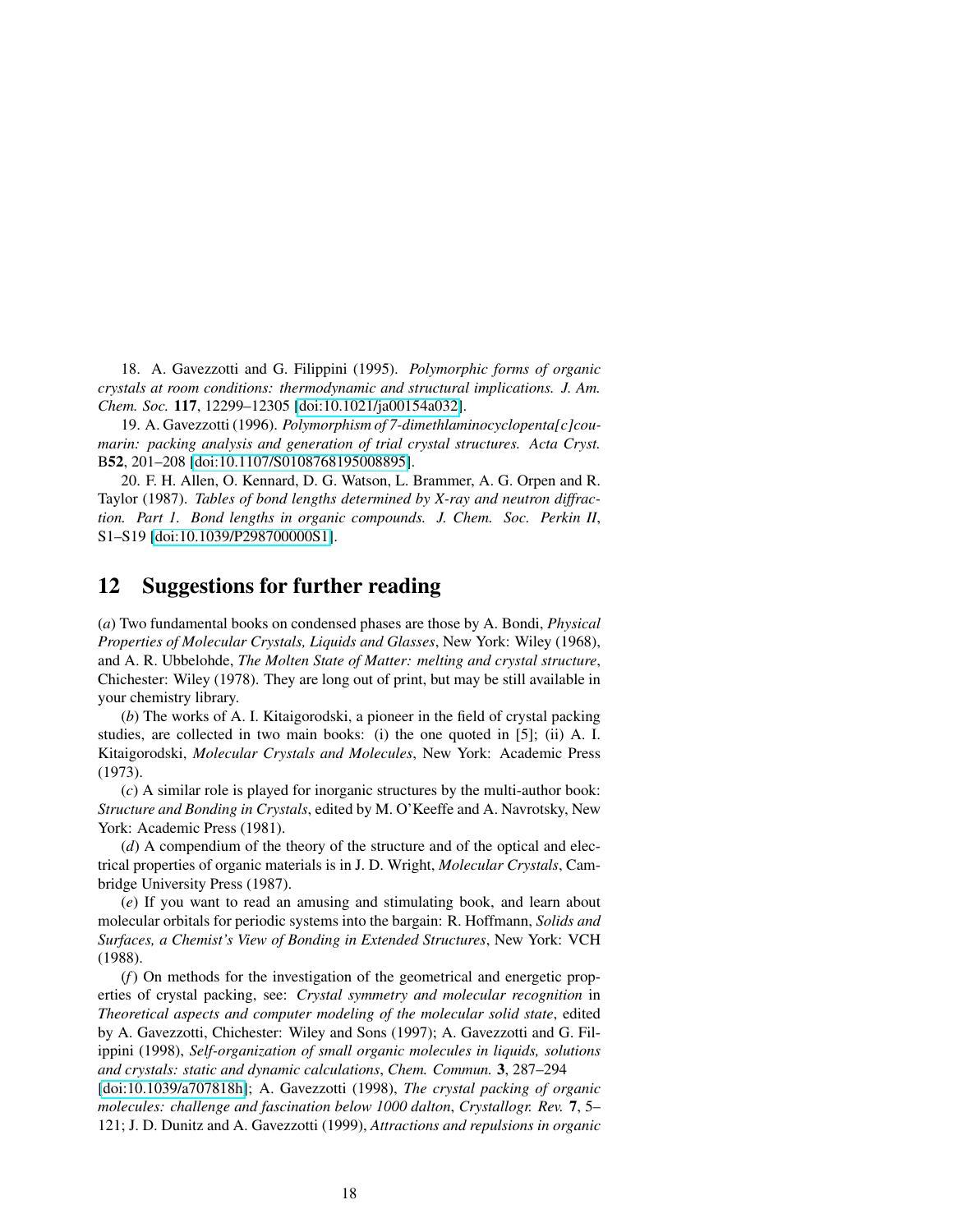*crystals: what can be learned from the crystal structures of condensed-ring aromatic hydrocarbons? Acc. Chem. Res.* 32, 677–684 [\[doi:10.1021/ar980007+\]](http://dx.doi.org/10.1021/ar980007+); A. Gavezzotti (2002), *The chemistry of intermolecular bonding: organic crystals, their structures and transformations*, *Synth. Lett.*, pp. 201–214; A. Gavezzotti (2002), *Structure and intermolecular potentials in molecular crystals*, *Modelling Simul. Mater. Sci. Eng.* 10, R1–R29; J. D. Dunitz and A. Gavezzotti (2005), *Molecular recognition in organic crystals: directed intermolecular bonds or nonlocalized bonding? Angew. Chem. Int. Ed.* 44, 1766–1787 [\[doi:10.1002/anie.200460157\]](http://dx.doi.org/10.1002/anie.200460157).

(*g*) A quick reference monograph on the nature of intermolecular forces is M. Rigby, E. B. Smith, W. A. Wakeham and G. C. Maitland, *The Forces between Molecules*, Oxford: Clarendon Press (1986). The principles and the early stages of the empirical fitting of potential functions for organic crystals, and their use in lattice statics and dynamics, has been reviewed by A. J. Pertsin and A. I. Kitaigorodski, *The Atom–Atom Potential Method*, Berlin: Springer Verlag (1987).

(*h*) Studies of hydrogen bonding have been reviewed and analyzed in many books and monographs; a classic one is G. C. Pimentel and A. L. McClellan, *The Hydrogen Bond*, San Francisco: Freeman & Co. (1960); a more recent one is by G. A. Jeffrey and W. Saenger, *Hydrogen Bonding in Biological Structures*, Berlin: Springer Verlag (1991).

(*i*) A collection of over 1000 heats of sublimation for organic compounds has been given by J. S. Chickos, in *Molecular Structure and Energetics*, vol. 2, edited by J. F. Liebman and A. Greenberg, New York: VCH (1987). Such compilations may seem uninspiring, but quantitative measurements are the only sound basis of quantitative understanding. See also [http://webbook.nist.gov/.](http://webbook.nist.gov/)

(*j*) For attempts at the computer prediction of the crystal structure of organic compounds see J. P. M. Lommerse, W. D. S. Motherwell, H. L. Ammon, J. D. Dunitz, A. Gavezzotti, D. W. M. Hofmann, F. J. J. Leusen, W. T. M. Mooij, S. L. Price, B. Schweizer, M. U. Schmidt, B. P. van Eijck, P. Verwer and D. E. Williams (2000), *A test of crystal structure prediction of small organic molecules*, *Acta Cryst.* B56, 697–714 [\[doi:10.1107/S0108768100004584\]](http://dx.doi.org/10.1107/S0108768100004584); W. D. S. Motherwell, H. L. Ammon, J. D. Dunitz, A. Dzyabchenko, P. Erk, A. Gavezzotti, D. W. M. Hofmann, F. J. J. Leusen, J. P. M. Lommerse, W. T. M. Mooij, S. L. Price, H. Scheraga, B. Schweizer, M. U. Schmidt , B. P. van Eijck, P. Verwer and D. E. Williams (2002), *Crystal structure prediction of small organic molecules: a second blind test*, *Acta Cryst.* B58, 647–661 [\[doi:10.1107/S0108768102005669\]](http://dx.doi.org/10.1107/S0108768102005669).

(*k*) A classical study of the chemical consequences of crystal symmetry is in *Chemical consequences of the polar axis in organic solid-state chemistry*, D. Y. Curtin and I. C. Paul (1981), *Chem. Rev.* 81, 525–541 [\[doi:10.1021/cr00046a001\]](http://dx.doi.org/10.1021/cr00046a001).

(*l*) On NMR spectroscopy, see C. A. Fyfe, *Solid State NMR for Chemists*, Guelph, Ontario: CFC Press, (1983).

(*m*) For those who wish to understand more about the way chirality plays a